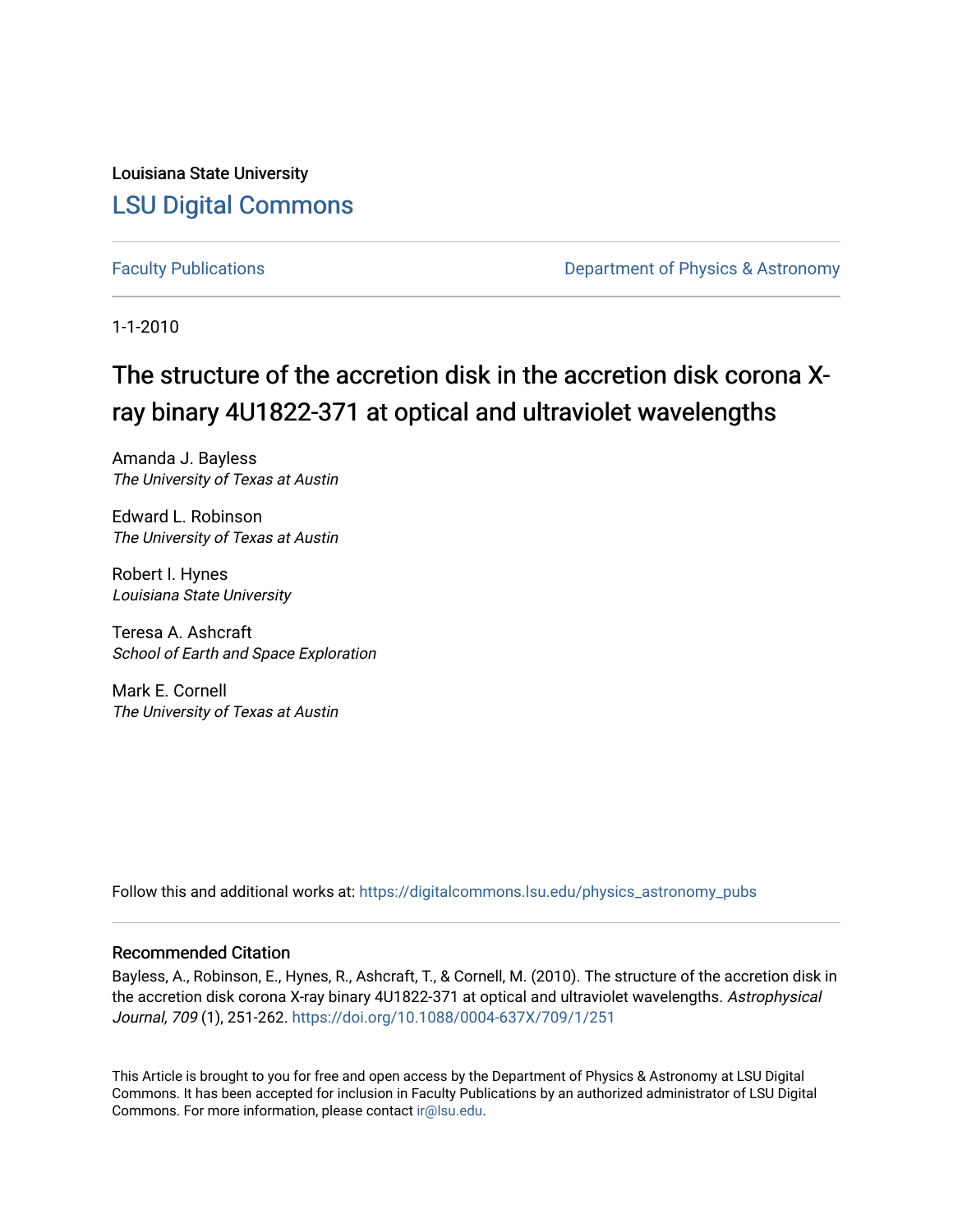## The Structure of the Accretion Disk in the Accretion Disk Corona X-Ray Binary 4U 1822–371 at Optical and Ultraviolet Wavelengths

Amanda J. Bayless

Edward L. Robinson

Department of Astronomy, University of Texas at Austin 1 University Station, Austin, TX 78712-0259, USA

Robert I. Hynes

Department of Physics and Astronomy, Louisiana State University, Baton Rouge, LA 70803, USA

Teresa A. Ashcraft

School of Earth and Space Exploration, Arizona State University, Tempe, AZ 85287-1404, USA

and

Mark E. Cornell

Department of Astronomy, University of Texas at Austin 1 University Station, Austin, TX 78712-0259, USA

#### ABSTRACT

The eclipsing low-mass X-ray binary 4U 1822–371 is the prototypical accretion disk corona (ADC) system. We have obtained new time-resolved UV spectroscopy of 4U 1822–371 with the Advanced Camera for Surveys/Solar Blind Channel on the *Hubble Space Telescope* and new  $V$ - and J-band photometry with the 1.3-m SMARTS telescope at Cerro Tololo Inter-American Observatory. We use the new data to construct its UV/optical spectral energy distribution and its orbital light curve in the UV,  $V$ , and  $J$  bands. We derive an improved ephemeris for the optical eclipses and confirm that the orbital period is changing rapidly, indicating extremely high rates of mass flow in the system; and we show that the accretion disk in the system has a strong wind with projected velocities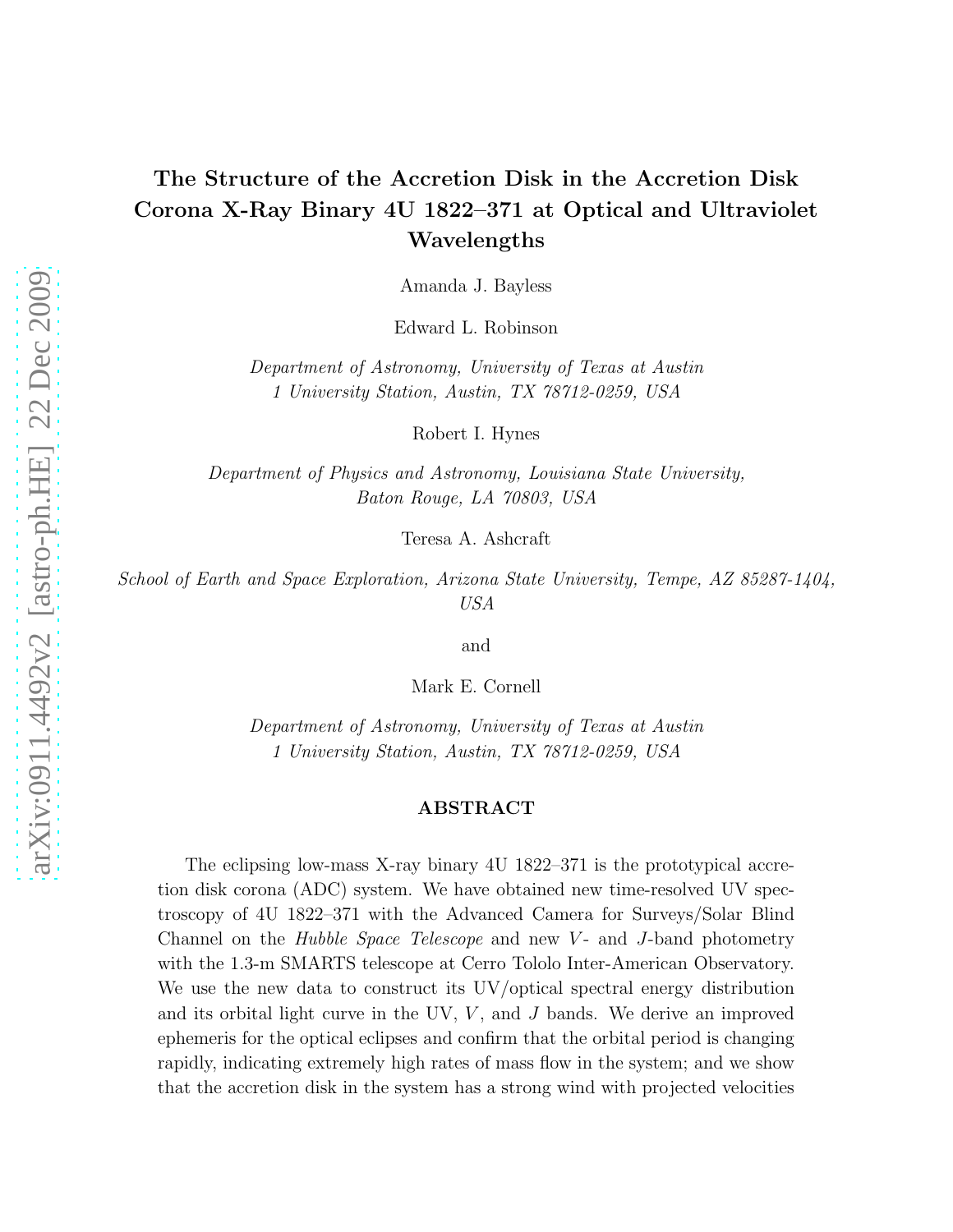up to 4000 km s<sup>−</sup><sup>1</sup> . We show that the disk has a vertically-extended, opticallythick component at optical wavelengths. This component extends almost to the edge of the disk and has a height equal to ∼0.5 of the disk radius. As it has a low brightness temperature, we identify it as the optically-thick base of a disk wind, not as the optical counterpart of the ADC. Like previous models of 4U 1822–371, ours needs a tall obscuring wall near the edge of the accretion disk, but we interpret the wall as a layer of cooler material at the base of the disk wind, not as a tall, luminous disk rim.

Subject headings: binaries: eclipsing – pulsars: individual  $(4U 1822 - 371)$ 

#### 1. Introduction

4U 1822–371 is a low-mass X-ray binary star (LXMB) with an orbital period of  $P_{orb}$ 5.57 hr [\(Mason et al. 1980](#page-22-0)). The compact star in the system is an X-ray pulsar with spin period  $P_{pulse} = 0.593$  s [\(Jonker & van der Klis 2001\)](#page-21-0) and is, therefore, a neutron star. The UV/optical spectrum of 4U 1822–371 is rich with emission and absorption lines [\(Charles et al. 1980;](#page-20-0) [Mason & Cordova 1982a;](#page-21-1) [Mason et al. 1982;](#page-22-1) [Harlaftis et al. 1997;](#page-21-2) [Cowley et al.](#page-20-1) [1982,](#page-20-1) [2003;](#page-20-2) [Jonker et al. 2003;](#page-21-3) [Hutchings et al. 2005\)](#page-21-4). Doppler tomography of the He II λ4686 and O VI λ3811 emission lines confirms expectations that there is an accretion disk around the neutron star fed by a stream of gas from the secondary star [\(Casares et al. 2003\)](#page-20-3).

4U 1822–371 is one of the rare eclipsing LXMBs [\(Mason et al. 1980](#page-22-0); [White et al. 1981](#page-22-2)). Many analyses of the eclipse have been published [\(White et al. 1981;](#page-22-2) [White & Holt 1982;](#page-22-3) [Mason & Cordova 1982a](#page-21-1)[,b;](#page-21-5) [Hellier & Mason 1989](#page-21-6); [Baptista et al. 2002;](#page-20-4) [Cowley et al. 2003\)](#page-20-2) and, although the detailed results of the various analyses often differ greatly, there is substantial agreement on several points. The eclipse is a transit of the secondary star across the accretion disk and, since the eclipse is very broad at optical wavelengths, the accretion disk is large, although exactly how large is uncertain: [Mason & Cordova \(1982b](#page-21-5)) find  $r_{\text{disk}}/a = 0.28$ to 0.38 and [Hellier & Mason \(1989](#page-21-6)) find  $r_{disk}/a = 0.58 \pm 0.08$ , where  $r_{disk}$  is the radius of the disk and a is the separation of the stars. The X-ray eclipse is also broad. Its flux at minimum is at about 50% of the uneclipsed flux level and it has no sharp features, showing that the X-ray emission comes from a partially-eclipsed extended cloud around the neutron star - an accretion disk corona (ADC) [\(White et al. 1981](#page-22-2); [Mason & Cordova 1982a\)](#page-21-1). The corona extends to  $\sim 0.5r_{\text{disk}}$  in the plane of the disk and is vertically extended. Estimates of the ratio of its height to its radius in the plane of the disk range from 0.3 to 1 [\(White & Holt](#page-22-3) [1982;](#page-22-3) [Mason & Cordova 1982a](#page-21-1); [Hellier & Mason 1989](#page-21-6)). The orbital inclination lies in the range  $78^{\circ} < i < 84^{\circ}$ .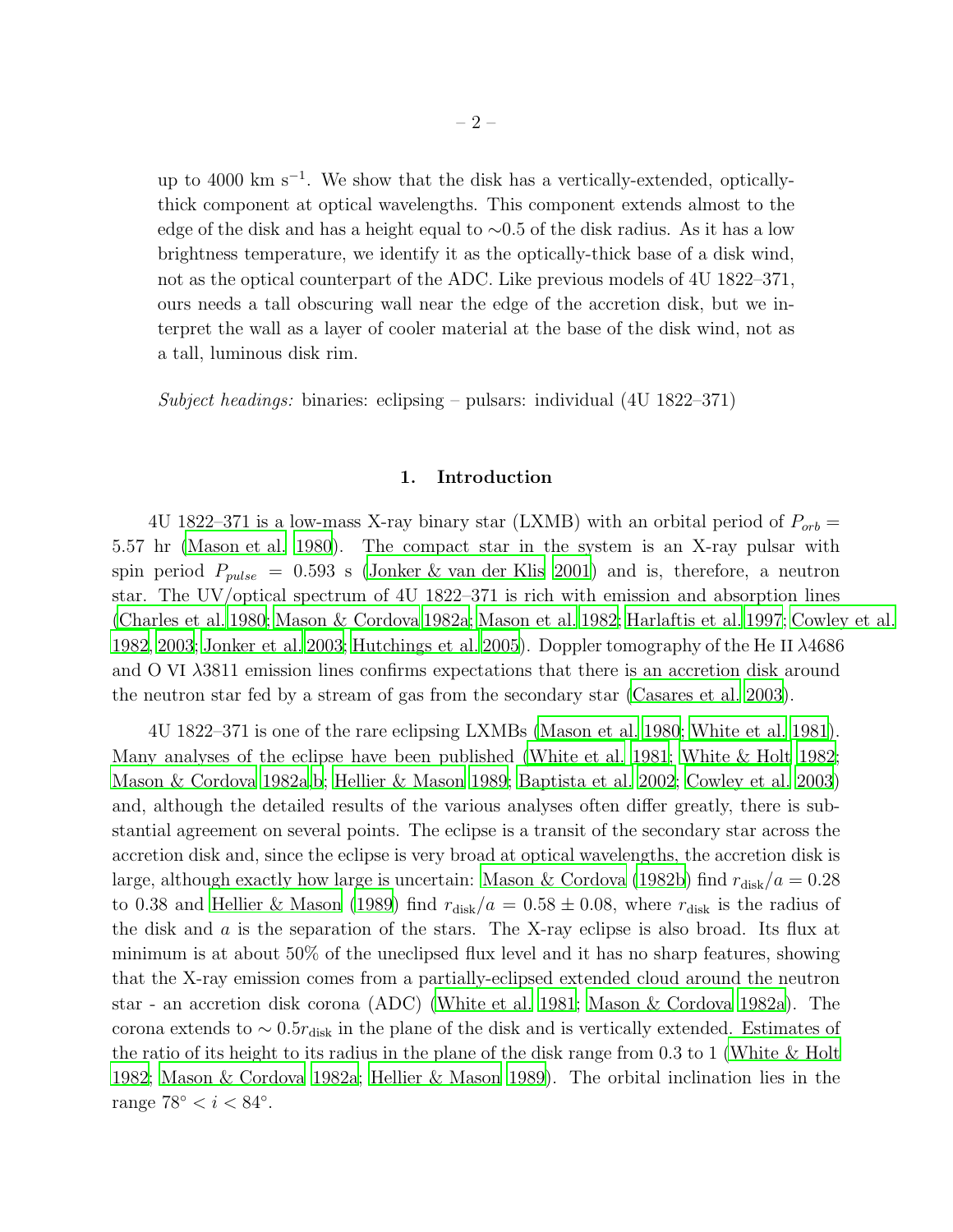The ratio of the X-ray luminosity of 4U1822–371 to its optical luminosity,  $L_X/L_{opt}$ , lies between  $\sim 15$  and  $\sim 65$ , much less than that for typical LXMBs, indicating that the ADC is optically thick and blocks most of the X-ray emission from the inner disk and neutron star [\(Griffiths et al. 1978](#page-21-7); [Mason et al. 1980\)](#page-22-0). Fits to the X-ray spectrum using realistic Comptonization models yield electron temperatures near  $T_e \approx 5 \times 10^7$  K and electron scattering optical depths in the range  $\tau_e = 13{\text -}26$  depending on the geometry of the ADC and the Comptonization model [\(Parmar et al. 2000;](#page-22-4) [Iaria et al. 2001\)](#page-21-8). The mean unabsorbed apparent luminosity of 4U 1822–371 in the 0.1–100 keV energy range is  $1.15 \times 10^{36}$  erg s<sup>-1</sup> for a distance of 2.5 kpc [\(Iaria et al. 2001\)](#page-21-8). As most of the X-ray flux escapes roughly perpendicularly to the orbital plane and is beamed away from the Earth, the true luminosity is much greater than the apparent luminosity. If one corrects for the ADC obscuration by simply multiplying  $L_X$  by a factor to raise  $L_X/L_{opt}$  to the typical value for LXMBs ( $\sim$  500), the true X-ray luminosity is  $\sim 10^{37}$  erg s<sup>-1</sup>. Even this should be taken as a lower limit because the disk is observed edge-on, reducing  $L_{opt}$ . A true luminosity near the Eddington luminosity is not impossible.

All solutions for the X-ray eclipse have invoked a vertically-extended wall of opticallythick material whose height varies with angle around the neutron star [\(White et al. 1981](#page-22-2)). The wall generally has been identified as a vertically extended disk rim, and, indeed, [Hellier & Mason](#page-21-6) [\(1989\)](#page-21-6) showed the wall must be near the edge of the disk. The rim invoked by [Hellier & Mason](#page-21-6) [\(1989\)](#page-21-6) has  $0.08 < h_{rim}/r_{disk} < 0.22$ , while the maximum height of the rim invoked by [White & Holt \(1982\)](#page-22-3) approached  $h_{rim}/r_{disk} \approx 0.5$ . [Iaria et al. \(2001\)](#page-21-8) also needed a thick belt of absorbing material around the ADC to match the observed X-ray spectral energy distribution (SED). Placing the belt at the edge of the disk, they found the angle subtended by the absorbing region is 16<sup>°</sup>, or  $h_{rim}/r_{disk} \approx 0.29$ . These rims are an order of magnitude taller than the expected thickness of the disk proper and cannot be pressure supported. [White & Holt \(1982\)](#page-22-3) invoked turbulence to support the rim but the turbulence would have to be highly supersonic, needing Mach numbers between 7 and 15. While it is not inconceivable that supersonic turbulence could be generated by the impact of the accretion stream on the disk, it is unclear how supersonic turbulence could be maintained around the entire circumference of the disk.

It has been universally assumed that the only contributors to the UV/optical continuum are 1) the accretion disk, 2) its extended rim, which may be irradiated and have a higher temperature on its surface towards the neutron star, and 3) the irradiated secondary star [\(Mason & Cordova 1982b;](#page-21-5) [Hellier & Mason 1989;](#page-21-6) [Puchnarewicz et al. 1995\)](#page-22-5). It also has been assumed that the ADC is optically thin at UV/optical wavelengths, even though it is optically thick to electron scattering at X-ray wavelengths. These contradictory preclude a UV/optical contribution from the ADC or from vertical structures other than the rim.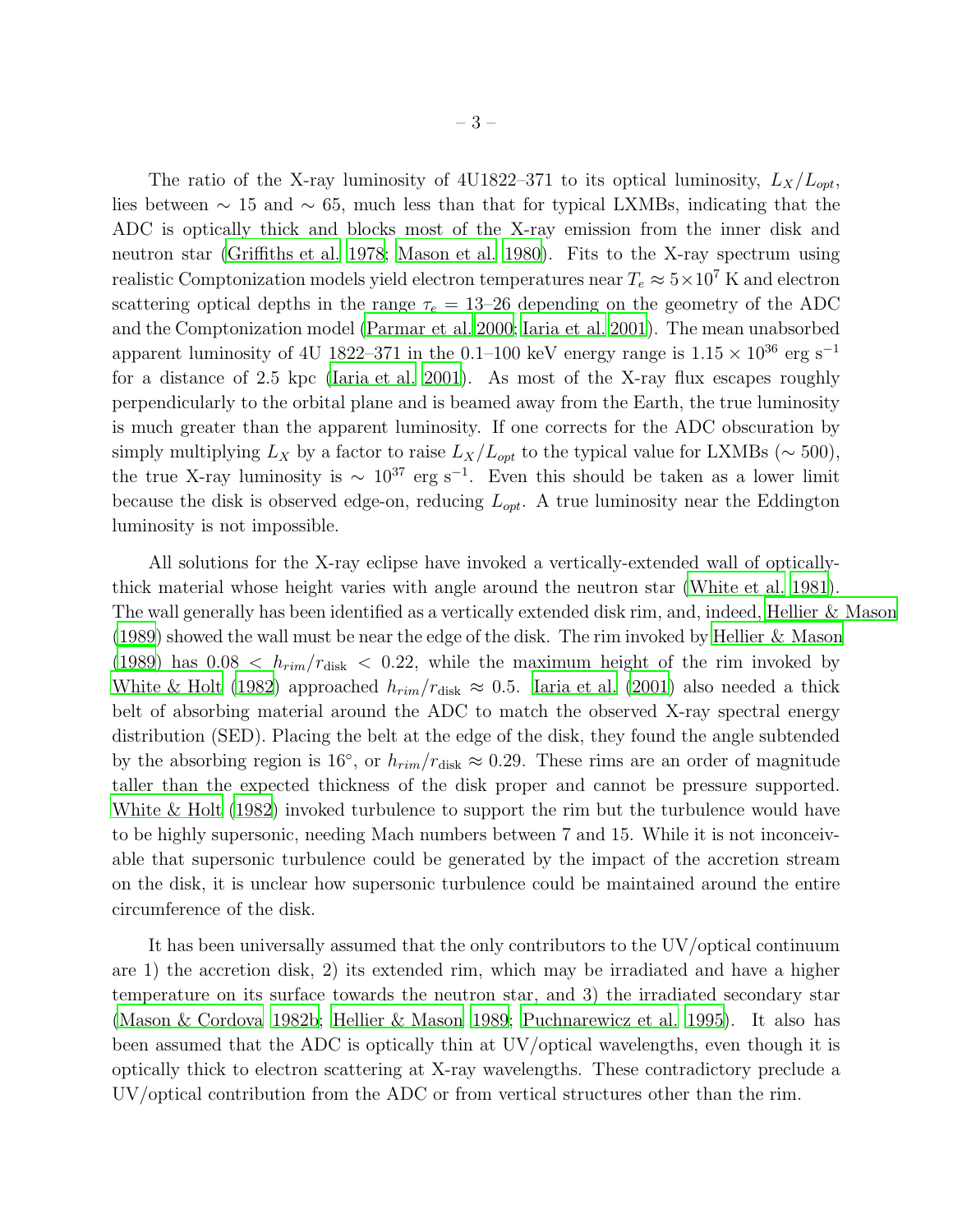The ADC and the eclipses lend particular importance to 4U 1822–371. ADC sources are more numerous than suggested by the small number that have been identified. The luminosity of an ADC is typically  $\sim 100$  times less than the luminosity of the inner disk and neutron star, so ADCs are visible only in those systems with orbital inclinations near enough to 90° that the outer accretion disk or the ADC itself blocks most of the flux from the more luminous components of the binary [\(White & Holt 1982](#page-22-3)). Many ADC sources must be lurking among the low-inclination LXMBs, perhaps  $5 - 10$  times more than are currently known. 4U 1822–371 is the prototype for these systems. Models for accretion onto neutron stars and black holes in X-ray binaries or onto supermassive black holes in AGN need much more than flat, unadorned accretion disks. They must also include hightemperature flows, vertical extension, winds, and irradiation, all of which can vary with time [\(Narayan et al. 1998](#page-22-6); [Blandford & Begelman 1999;](#page-20-5) [Wijers & Pringle 1999;](#page-22-7) [Narayan et al.](#page-22-8) [2000;](#page-22-8) [Lasota 2001\)](#page-21-9). ADCs are examples of high-temperature accretion flows and verticallyextended structures. The eclipses of 4U 1822–371 offer the opportunity to map these structures in detail.

We have obtained new HST objective-prism ultraviolet spectroscopy and V and J photometry of 4U 1822–371, from which we construct its SED and its orbital light curves in the UV,  $V$ , and J bands (Section 2). In Section 3 we derive an improved ephemeris for the optical eclipses and confirm that the orbital period is changing rapidly, indicating extremely high rates of mass flow in the system. In Section 4 we show that the accretion disk has a strong wind with projected velocities up to 4000 km s<sup>-1</sup>. The core of this paper is Section 5, in which we model the orbital light curves with our light curve synthesis program. We show that much of the disk is vertically extended and optically thick at UV/optical wavelengths. This vertical structure extends almost to the edge of the disk and has a height equal to ∼0.5 of the disk radius. As this structure has a brightness temperature near  $3 \times 10^4$  K, we identify it as the optically-thick base of the disk wind, not as the optical counterpart of the ADC. We, too, need a tall obscuring wall near the edge of the accretion disk, but we interpret the wall as layer of cooler material at the base of the disk wind, not as a tall disk rim. Our results are summarized in Section 6.

#### 2. Observations and Data Reduction

We observed 4U 1822–371 with the ANDICAM optical/IR photometer on the SMARTS 1.3-m telescope at CTIO using Johnson V and CTIO/CIT J filters [\(DePoy et al. 2003\)](#page-20-6). We obtained one or two observations per night over two observing seasons, the first season from 2005 June 30 to September 15, the second from 2006 March 29 to October 20. The data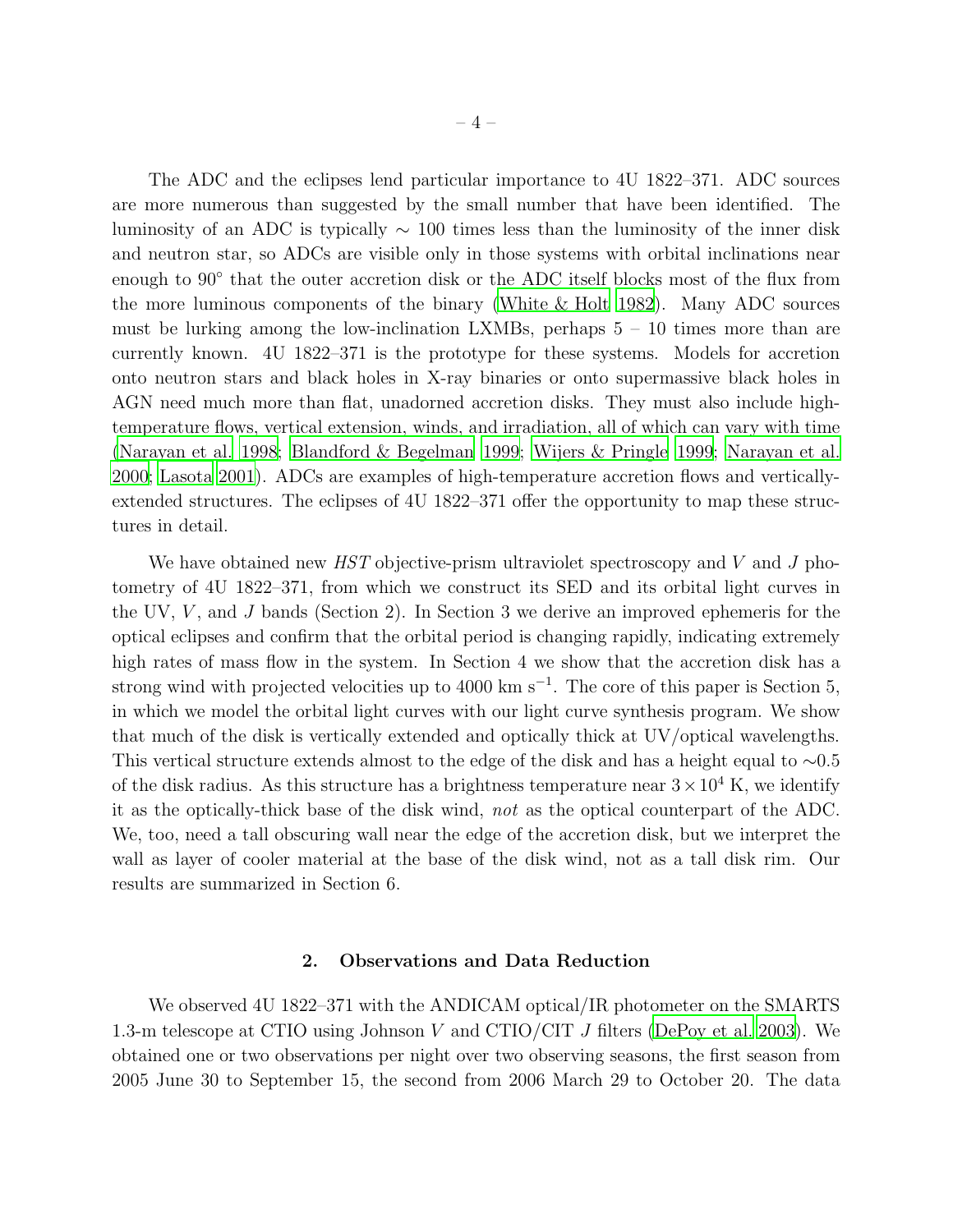were reduced to instrumental magnitudes with IRAF<sup>[1](#page-5-0)</sup>, and the instrumental magnitudes were converted to absolute fluxes using the photometric standard stars PG1657+078 for the V band and 2MASS J18254777-3706131 for the J band [\(Landolt 1992](#page-21-10)), both of which were observed on three photometric nights in 2007 June.

We also obtained a time series of objective-prism ultraviolet spectrograms of 4U 1822– 371 with the Hubble Space Telescope *(HST)* using the Advanced Camera for Surveys/Solar Blind Channel (ACS/SBC) and the PR130L prism [\(Pavlovsky et al. 2006](#page-22-9)). We obtained 300 spectrograms in two visits between HJD 2453828.7 and HJD 2453830.9 (2006 April), each visit lasting five HST orbits. The spectrograms were integrated for 45 seconds and separated by a 40-second dead time, with occasional long exposures of 350 seconds when data were transfered from the ACS internal buffer memory to the HST solid state data recorder. The spectrograms cover the wavelength range from  $1222 \text{ Å}$  to  $2002 \text{ Å}$ , but we used only the wavelengths from 1222 to 1900  $\AA$  because there is a significant red leak in the SBC at wavelengths greater than 1900 Å. The spectral resolution is  $R = \lambda/\Delta\lambda \approx 150$  near 1300 Å, but decreases to  $R \approx 100$  near the C IV doublet and to  $R \approx 40$  near 1900 Å. The UV data were reduced with the aXe package in STSDAS [\(Kuemmel et al. 2004\)](#page-21-11).

The time-averaged mean UV spectrum of 4U 1822–371 is shown in Figure [1.](#page-23-0) The prominent emission lines are N V at 1240 Å, a blend of O IV, O V, and Si IV near 1370 Å, the C IV doublet at  $1548/1550$  Å, and He II at 1640 Å. There are also interstellar absorption lines from blends of Si II/C I near 1260 Å and O I/Si III near 1300 Å.

#### 3. The UV/Optical Ephemeris and Orbital Light Curves

Because the V and J light curves are sparsely sampled, it was not possible to extract times of minima for individual eclipses. Instead we measured a single mean time of minimum for each season by folding the  $V$ -band data on the orbital period from Parmar et al.  $(2000)$ to form seasonal mean orbital light curves. The times of minimum light extracted from the mean light curves are  $T_{\text{min}} =$  HJD 2453618.677  $\pm$  0.005 for the 2005 data and  $T_{\text{min}} =$ HJD 2453932.720  $\pm$  0.004 for the 2006 data. To form UV light curves the flux in each UV spectrogram was integrated from 1222 Å to 1900 Å and then divided by  $\Delta\lambda = 678$  Å. We folded the light curves on the [Parmar et al. \(2000\)](#page-22-4) period and extracted two times of minimum light, one for each HST visit:  $T_{\text{min}}$  = HJD 2453828.972  $\pm$  0.001 and  $T_{\text{min}}$  =

<span id="page-5-0"></span><sup>&</sup>lt;sup>1</sup>IRAF is distributed by the National Optical Astronomy Observatory, which is operated by the Association of Universities for Research in Astronomy, Inc., under the cooperative agreement with the National Science Foundation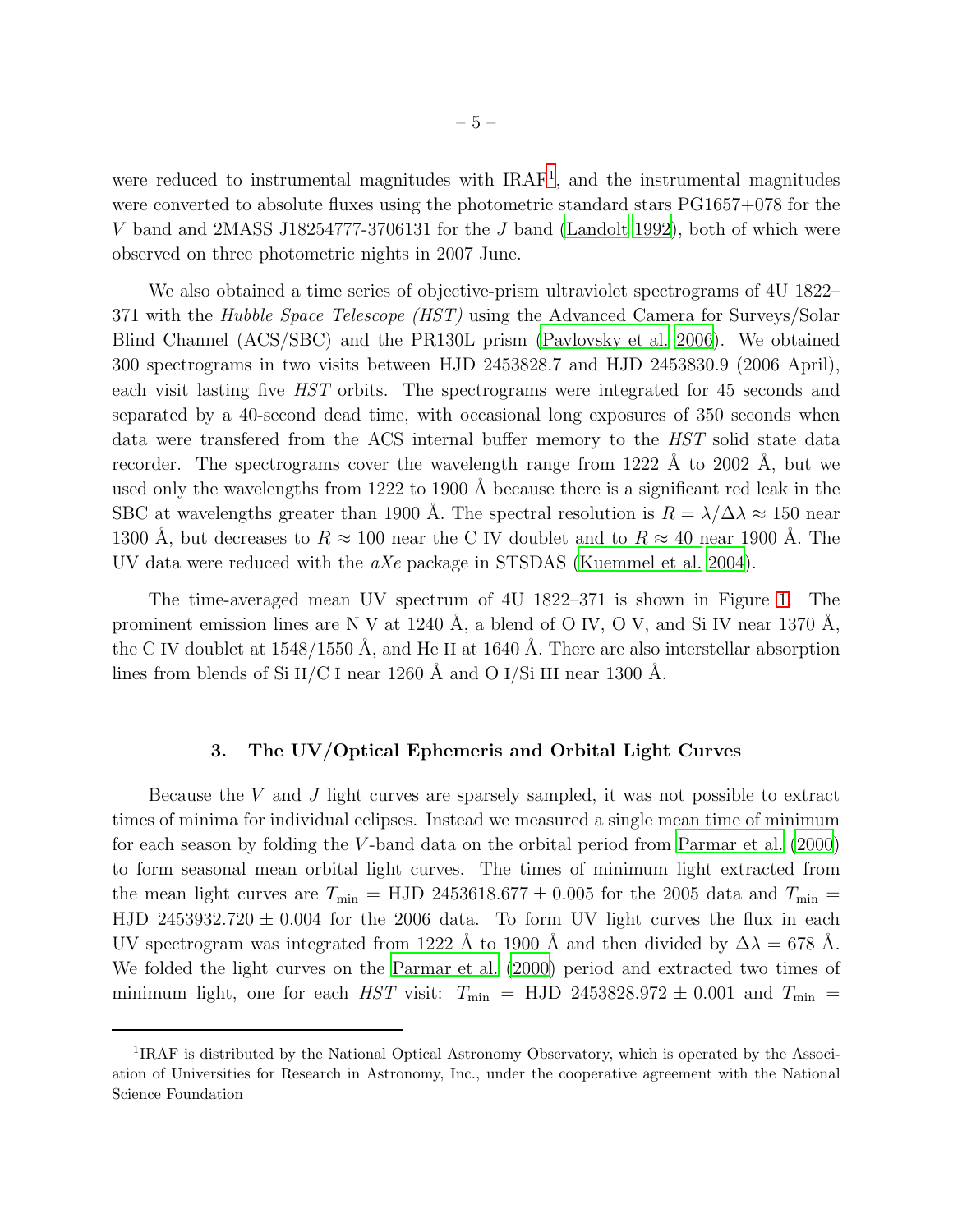#### HJD  $2453830.830 \pm 0.001$ .

The four new eclipse times plus all of the previously published optical eclipse times are listed in Table [1.](#page-35-0) A fit to the eclipse times yielded the ephemeris

<span id="page-6-0"></span>
$$
T_{\min} = \text{HJD } 2445615.31166(74) + 0.232108641(80)E + 2.46(21) \times 10^{-11}E^2,\tag{1}
$$

where E is the eclipse number. The  $O - C$  diagram for this ephemeris is shown in Figure [2.](#page-24-0) The quadratic term in the optical ephemeris is consistent with the low-significance quadratic term derived by [Baptista et al. \(2002](#page-20-4)) and agrees with the quadratic term in the X-ray ephemeris,  $(2.06 \pm 23) \times 10^{-11}$ , to within the measurement errors [\(Parmar et al. 2000\)](#page-22-4). The  $T_{\text{min}}$  of our new optical ephemeris lags the  $T_{\text{min}}$  from the X-ray ephemeris of [Parmar et al.](#page-22-4) [\(2000\)](#page-22-4) by  $100 \pm 65$  seconds. Although the lag is only marginally statistically significant, it cannot be dismissed because the X-ray and optical/UV flux emanate from different regions and could be eclipsed at slightly different times. Recently, Burderi et al. (private communication) derived a new X-ray ephemeris for 4U 1822-371. Using this new ephemeris the lag is 122 seconds.

The rate of change of the orbital period is  $\dot{P} = 2.12 \times 10^{-10}$  and the timescale for a change in orbital period is  $P/\dot{P} = (3.0 \pm 0.3) \times 10^6$  yr. One must generally be cautious about interpreting timescales for orbital period changes as evolutionary timescales because masstransfer binaries often show short-term systematic advances and delays in times of eclipse that can mimic rapid period changes. The X-ray binary EXO 0748-676 shows this behavior [\(Wolff et al. 2009](#page-22-10)) and there are many examples among cataclysmic variables (see [Warner](#page-22-11) [1995\)](#page-22-11). However, the eclipse times for 4U 1822–371 span 27 years and the accumulated phase shift is  $\Delta \phi = \Delta T_{\text{min}}/P \approx 0.17$ , an order of magnitude larger than the random phase shifts observed in EXO 0748-676 and cataclysmic variables. It appears safe, therefore, to identify the value of  $P/\dot{P}$  measured from the ephemeris as the time scale for orbital evolution.

On dimensional grounds one has  $m/m \approx |P/\dot{P}|$ . If mass and angular momentum are conserved, for example, then  $m_{NS}/m_{NS} = [3(1 - q)/q]P/\dot{P}$  [\(Warner 1995](#page-22-11)), where  $m_{NS}$  is the mass of the neutron star,  $q = m_2/m_{NS}$ , and  $m_2$  is the mass of the secondary star. For  $q = 0.3$  and  $m_{NS} = 1.35 M_{\odot}$ , we find  $\dot{m}_{NS} = 6.4 \times 10^{-8} M_{\odot}$  yr<sup>-1</sup>. This is an extremely high rate of accretion, corresponding to  $\sim$  4 times the Eddington luminosity. In this we agree with the analysis of Heinz  $\&$  Nowak (2001). We do not agree that the flow of mass and angular momentum can be characterized by a single parameter. Specifically, the angular momentum per unit mass can vary enormously in various parts of the flow and depends on the detailed properties of the flow. Absent a precise description for the flow of mass and angular momentum, it is not possible to infer accurate rates of mass transfer and mass loss from the evolutionary timescale, nor even a ratio of the two rates. Few cataclysmic variables have rates of mass transfer greater than  $3 \times 10^{-8}$   $M_{\odot}$  yr<sup>-1</sup> [\(Warner 1995](#page-22-11)), so we suspect that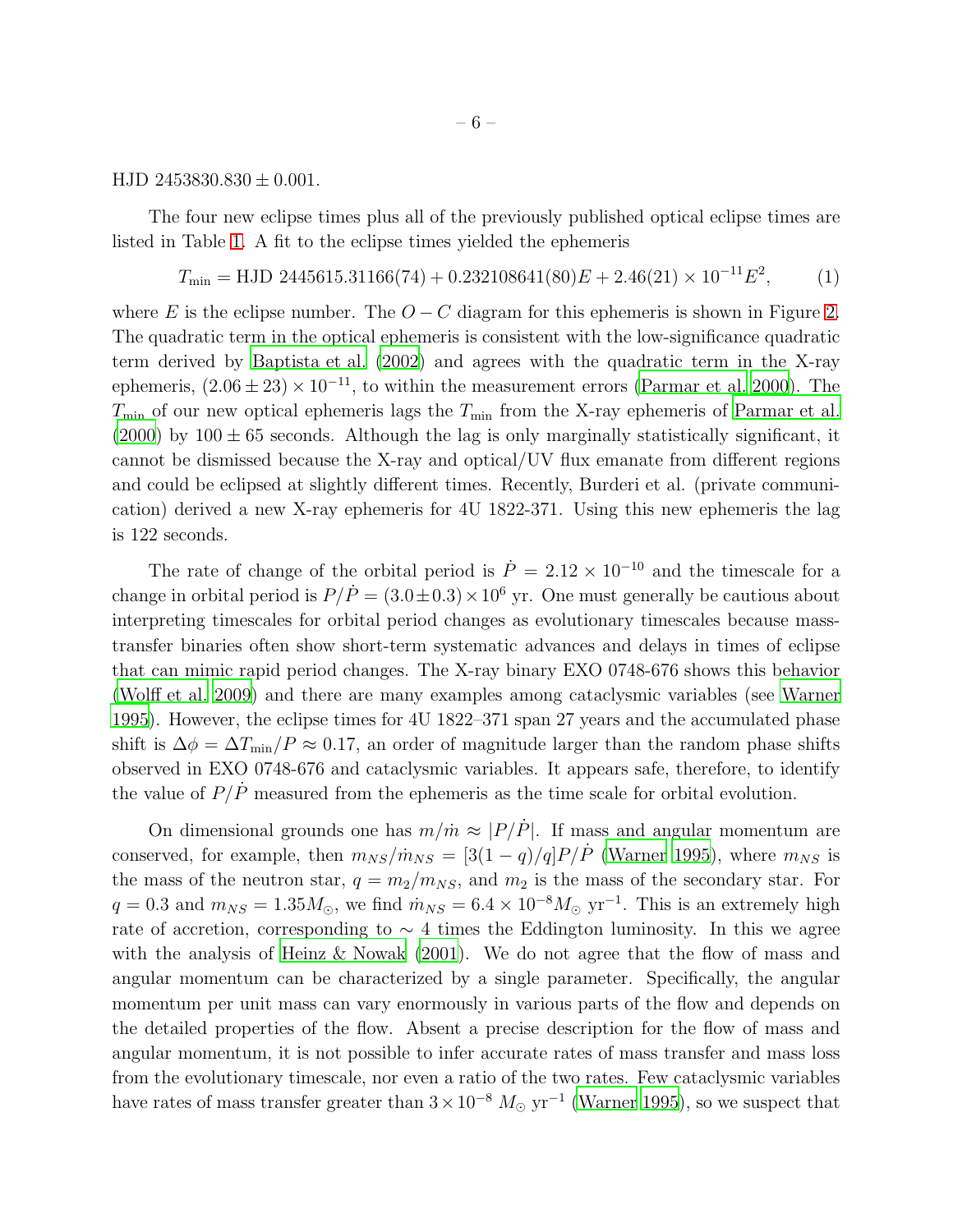the rate of mass transfer in 4U 1822–371 is at least a factor of two smaller than the value for conservative mass transfer. Yet, a mass transfer rate of  $3 \times 10^{-8}$   $M_{\odot}$  yr<sup>-1</sup> is still extremely high and much of the transferred mass cannot be accreting onto the neutron star, but leaves the system altogether.

Figure [3](#page-25-0) shows the UV light curves of 4U 1822–371 from the two *HST* visits folded on the orbital period given by equation [1;](#page-6-0) and Figures [4](#page-26-0) and [5](#page-27-0) show the two seasons of  $V$ and J-band photometry also folded on the orbital period. The folded UV light curves and the V -band light curve from 2006 have been averaged into 200 equal-width phase bins. The J-band light curves from both 2005 and 2006 and the V -band light curve from 2005 have fewer observations, and have not been binned. We define the internal error of a data point to be the standard deviation that includes photon counting noise and calibration errors. The internal errors of the UV fluxes are small, typically only  $0.5\%$ ; the internal errors of V- and J-band data were typically  $4-5\%$  but occasionally somewhat larger. The error bars in the figures correspond to these internal errors.

The light curve of 4U 1822–371 shows large-amplitude non-repeating variability ("flickering") and, because of this variability, individual orbital light curves can differ substantially from the mean orbital light curve [\(Baptista et al. 2002](#page-20-4)). Let us define the external error of a data point as the standard deviation introduced by the non-repeating variability. We estimated the external error of the UV fluxes by comparing the light curves of 4U 1822–371 from the two HST visits. After folding all the UV data together to form a single (noisy) light curve, we divided the light curve into four phase sections  $(0.11 - 0.23, 0.33 - 0.52, 0.62 - 0.02)$ 0.9, and  $0.9 - 1.11$  and fit a polynomial to each section. The standard deviation of the data points about the fitted polynomial ranged from 5% to 9%. We equate the external error of the data points in each section to the standard deviation for the section. Much the same method was used to determine the external error in the  $V$ - and  $J$ -band data except that the light curves were divided into just two sections covering phases  $0.25 - 0.70$  and phases  $0.70 -$ 1.25. The error bars in Figure [11](#page-33-0) correspond to these external errors. When calculating the  $\chi^2$  of models fitted to the light curves (Section 5), we will use the larger of the internal and external errors for each data point. With the exception of a few data points in the  $V$ - and J-bands, the external errors are much larger than the internal errors and it is these large external errors that dominate the fit.

The shape of the V- and J-band light curves changed systematically between 2005 and 2006. While the 2006 light curves are roughly symmetrical about phase 0.0, the 2005 light curves are asymmetric, having a large hump near phase 0.2. The asymmetric light curves from 2005 are similar to the optical light curves shown in [Mason et al. \(1980\)](#page-22-0), [Harlaftis et al.](#page-21-2) [\(1997\)](#page-21-2), and [Baptista et al. \(2002\)](#page-20-4). The more symmetric light curves from 2006 are similar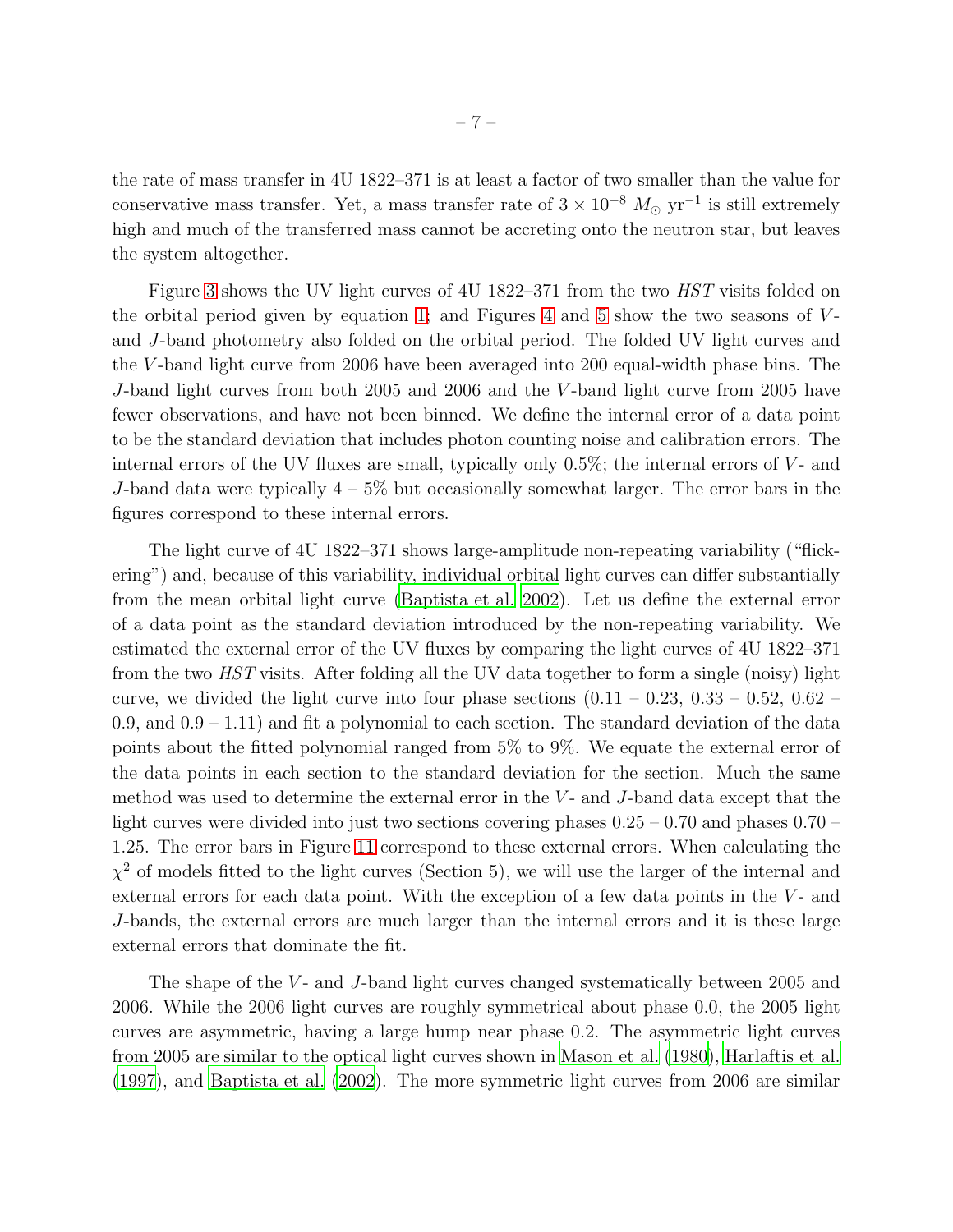to our UV light curves – also obtained in 2006 – and to the optical light curves shown in [Cowley et al. \(2003\)](#page-20-2).

Figure [6](#page-28-0) shows the X-ray light curve of 4U 1822–371 between 1996 January 5 and 2008 March 5 from the All Sky Monitor (ASM) on the Rossi X-ray Timing Explorer  $(RXTE)^2$  $(RXTE)^2$ . Each point in the figure is the monthly average count rate summed over the three ASM passbands. The dates on which optical eclipses were observed are marked on the figure. The X-ray light curve shows a low-amplitude variability superimposed on a slow decrease in flux. The pronounced changes in the optical/UV light curves from year to year were not accompanied by large changes in the X-ray light curve.

## 4. The UV Spectrum, UV/Optical Spectral Energy Distributions, and Evidence for a Strong High-Velocity Wind

Although the direction to 4U 1822–371 is within  $11°$  of the direction to the galactic center, 4U 1822–371 is close to Baade's window and its reddening is low. [Mason & Cordova](#page-21-1) [\(1982a\)](#page-21-1) find a color excess  $E(B-V) = 0.1$  with  $3\sigma$  upper and lower bounds of 0.29 and 0.01 based on the depth of the 2200 Å interstellar absorption feature. According to [Iaria et al.](#page-21-8) [\(2001\)](#page-21-8) the photoelectric absorption at soft X-ray energies corresponds to a neutral hydrogen column density of  $N_H \approx (1.05 \pm 0.45) \times 10^{21}$  cm<sup>-2</sup>. Adopting  $A_V = N_H/(2.21 \pm 0.09) \times$  $10^{21}$  mag cm<sup>2</sup> (Güver & Özel [2009\)](#page-21-13) and  $R_V = 3.1$ , we find  $A_V = 0.48 \pm 0.2$  mag and  $E(B - V) = 0.15 \pm 0.1$  mag in agreement with [Mason & Cordova \(1982a\)](#page-21-1).

Figure [7](#page-29-0) shows de-reddened UV and V- and J-band fluxes calculated for  $E(B-V)$  = 0.15 and the extinction law of [Cardelli et al. \(1989\)](#page-20-7) for  $R_V = 3.1$ . The top (green) line and triangles in the figure show the mean fluxes over orbital phases  $0.75 - 0.85$  and  $0.15 - 0.25$ , during which the system is uneclipsed and contribution from the irradiated face of secondary star is minimized. The next (orange) line and squares show the fluxes during eclipse. The third (blue) line and crosses are the green minus orange fluxes, giving the flux from that part of the system that is eclipsed. All three of the SEDs roughly follow an  $F_{\lambda} \propto \lambda^{-7/3}$ distribution from the UV to the V-band, and then fall significantly below  $\lambda^{-7/3}$  in the Jband. The photometry of [Mason & Cordova \(1982b\)](#page-21-5) shows that the SED steepens further to a blackbody  $\lambda^{-4}$  slope in the H and K bands. While it is tempting to identify the  $\lambda^{-7/3}$ SEDs with the theoretical SED for an optically-thick, steady-state  $\alpha$ -model accretion disk, this identification is probably not correct. It is difficult to make an  $\alpha$ -model disk produce

<span id="page-8-0"></span><sup>2</sup>Results provided by the ASM/RXTE teams at MIT and at the RXTE SOF and GOF at NASA's GSFC. <http://xte.mit.edu>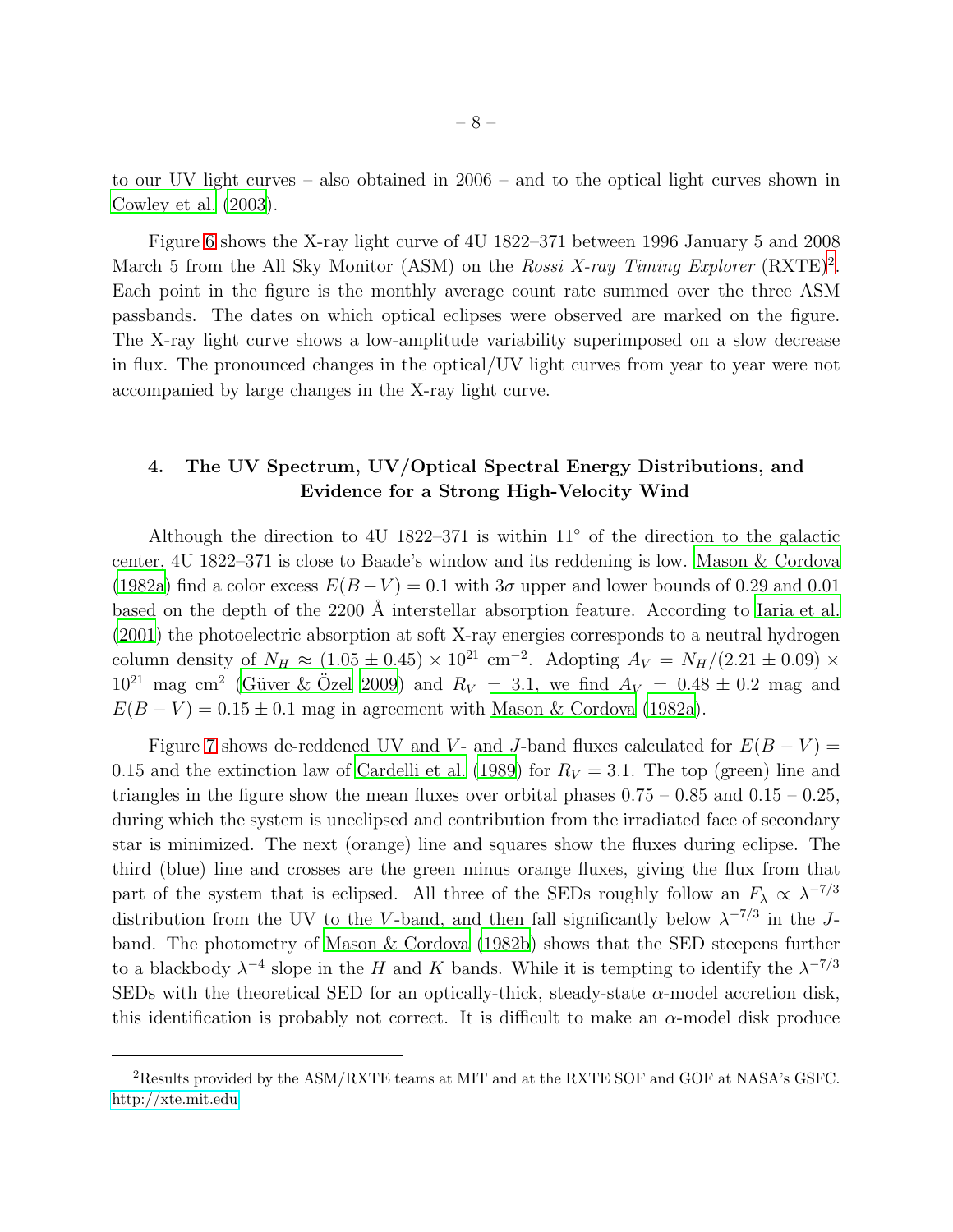the same SED at mid-eclipse, when all but the outer parts of the disk are obscured, as it produces when it is not eclipsed and the entire disk is visible. Moreover, as we will show in the next section, most of the disk is hidden by optically-thick vertically-extended structures and is invisible at UV/optical wavelengths, so the theoretical SED of a simple  $\alpha$ -model disk is not relevant.

The bottom (red) line and open circles in Figure [7](#page-29-0) show the mean fluxes at phases  $0.25 - 0.75$  minus the uneclipsed (green) fluxes. This red SED isolates the flux in the large hump in the light curve at orbital phases opposite the eclipse. The flux contributed by the irradiated face of the secondary star is maximized at these phases. The flux from the irradiated secondary should be roughly a multi-temperature blackbody distribution. The red SED appears to be flattening near  $\log \lambda = 3.1$ , suggesting that the flux-weighted temperature of the heated face is  $\sim 25,000$  K.

With the exception of the N V line, the flux in the UV emission lines is neither reduced during eclipse nor enhanced at other orbital phases. This shows clearly in the spectrum of the eclipsed parts of the system (the blue spectrum), which is nearly devoid of emission lines. The emission lines must, then, arise from optically-thin material far above and below the disk. After accounting for the extra width introduced by the poor spectral resolution of the UV spectrogram, we find the full width at zero intensity of the C IV emission line to be  $\sim$  45 Å. We compare this to its width in the *HST* Faint Object Spectrograph spectrograms from which the data presented by [Puchnarewicz et al. \(1995\)](#page-22-5) were derived. In these spectrograms the width is near 40 Å. These widths correspond to projected velocities up to  $\pm 4400 \text{ km s}^{-1}$ . Thus the lines come from a high-velocity wind. Neither the strength nor the width of the C IV line depend on orbital phase.

Since the material in the wind must be continuously replenished by outflowing gas closer to the disk, there must be a base to the wind. We do not observe C IV emission from the base of the wind, so either the base does not produce C IV emission or it is hidden by verticallyextended optically-thick material further out in the disk. The N V line is an exception. Its strength decreases by ∼ 50% during eclipse and arises nearer the orbital plane.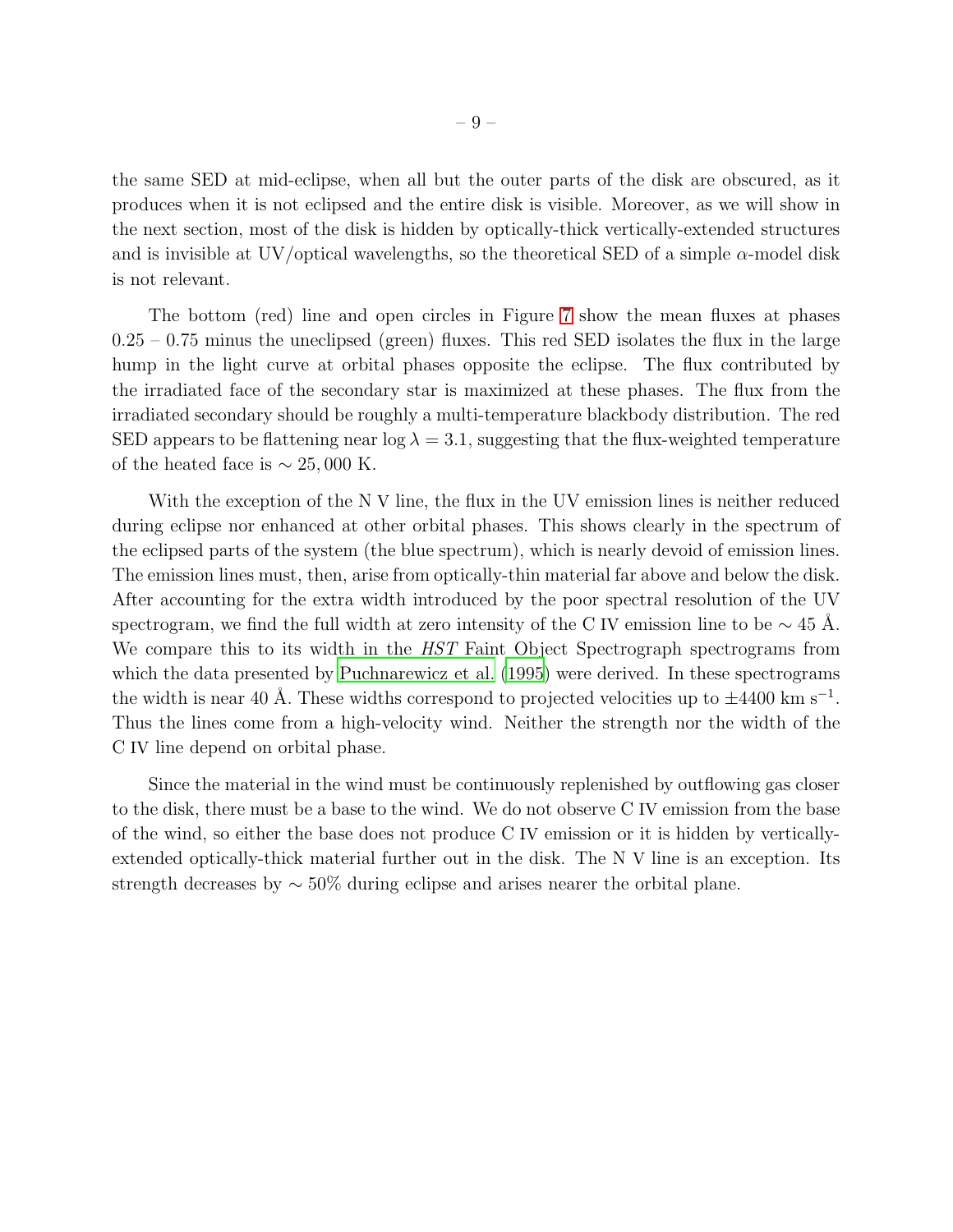#### 5. Light Curve Analysis and a Model for 4U 1822–371

#### 5.1. Preliminaries

#### 5.1.1. The Light Curve Synthesis Program

We modeled the UV/optical light curves of 4U 1822–371 using a light curve synthesis program[3](#page-22-12) we wrote to model X-ray binaries (e.g. UW Cor Bor, [Mason et al. 2008\)](#page-22-13) and related objects (e.g. SS Cygni, [Bitner et al. 2007\)](#page-20-8). The program assumes that the orbits of the stars are circular, the secondary star fills its Roche Lobe, and the primary star is a point source surrounded by an accretion disk. The accretion disk can have a complicated geometry. It can be non-circular, non-axisymmetric, and vertically extended; and it can have a rim, an interior torus, and bright or dark spots. The flux from the secondary star has a realistic spectrum using Kurucz stellar atmospheres [\(Kurucz 1996](#page-21-14)) but the remaining parts of the system emit like a blackbody. The program includes heating by irradiation. Because the geometry and temperature distributions in the model can be complex and asymmetric, the program resorts to ray tracing to calculate both irradiation and the orbital light curve. The program outputs synthetic light curves for Johnson/Cousins filter bandpasses and for square bandpasses over user-specified wavelength ranges. If provided with an observed light curve, our code calculates the  $\chi^2$  for the fit of the synthetic light curve to the observed light curve. A calling program allows the user to find the model parameters that minimize  $\chi^2$ either by a grid search through parameter space or by a simplex algorithm.

## 5.1.2. The Masses and Dimensions of 4U1822–371

The arrival times of the X-ray pulses from the neutron star yield accurate values for the projected semi-major axis of the neutron star orbit  $a_{NS} \sin i = (3.015 \pm 0.015) \times 10^{10}$  cm and the mass function  $f(m_2) = m_2 q^2 (1+q)^{-2} \sin^3 i = 0.0203 \pm 0.0003 M_{\odot}$ , where  $a_{NS}$  is the radius of the neutron star's orbit and  $i$  is the orbital inclination [\(Jonker & van der Klis](#page-21-0) [2001\)](#page-21-0). The orbital eccentricity is not measurably different from zero.

It appears to us that the masses of the two stars in 4U 1822–371 have not yet been determined with certainty. The mass function can be recast to the form  $m_{NS} \sin^3 i =$  $(0.0203 \pm 0.0003)q^{-3}(1 + q)^2 M_{\odot}$ . The eclipse solution limits the orbital inclination to a narrow range near 82°, so  $m_{NS} \approx 0.0209q^{-3}(1+q)^2$   $M_{\odot}$ . There have been several attempts to determine the mass ratio from the radial velocity curve of the secondary star. The spec-

 $^3\text{A}$  full description of the program is available at  $\texttt{http://pisces.as.utesas.edu/robinson/XRbinary.pdf}.$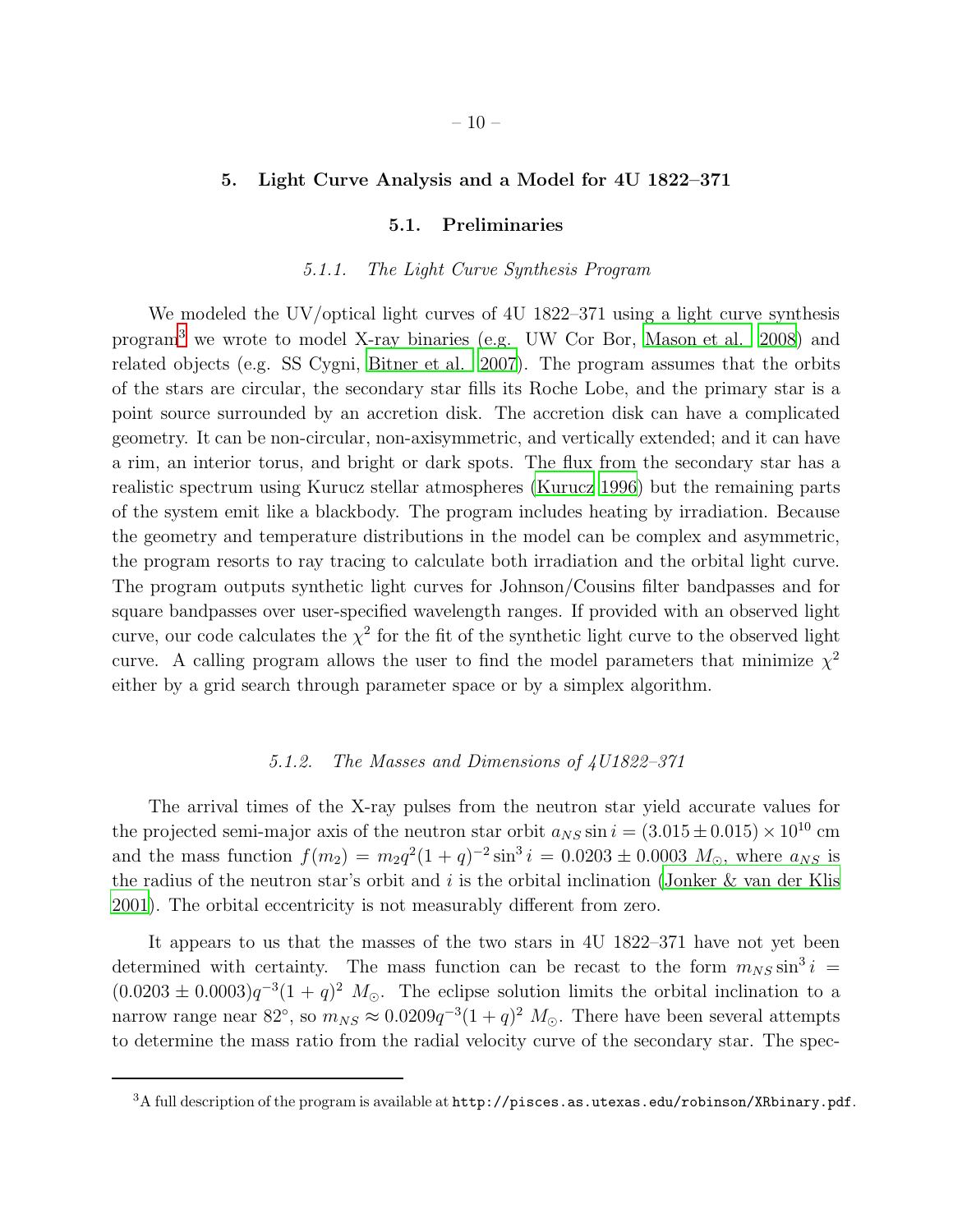trum of the heated face of the secondary star has He I absorption lines and a narrow emission line from N III  $\lambda$ 4640, which is excited by the Bowen fluorescence mechanism [\(Harlaftis et al.](#page-21-2) [1997;](#page-21-2) [Casares et al. 2003\)](#page-20-3). The radial velocity curve of the He I absorption has been measured and its amplitude is  $K_{HeI} \approx 230 \text{ km s}^{-1}$  [\(Harlaftis et al. 1997;](#page-21-2) [Cowley et al. 2003;](#page-20-2) [Casares et al. 2003\)](#page-20-3). It is, however, unclear how to interpret  $K_{HeI}$  because the absorption lines arise on only one face of the secondary and because the line profiles are probably distorted by helium emission lines from the accretion disk. The radial velocity curve also suffers from a phase shift of  $\sim 0.1 P_{orb}$  with respect to the pulsar ephemeris, further complicating its interpretation [\(Jonker et al. 2003;](#page-21-3) [Casares et al. 2003](#page-20-3)).

The radial velocity curve of the N III  $\lambda$ 4640 emission line also has been measured and has an amplitude  $K_{NIII} = 280 \pm 3$  km s<sup>-1</sup> [\(Casares et al. 2003;](#page-20-3) Muñoz-Darias et al. [2008\)](#page-22-14). We agree with [Casares et al. \(2003](#page-20-3)) that this is a firm lower limit to the amplitude of the secondary's radial velocity curve, which translates to lower limits on the masses:  $m_{NS} \geq 1.14 M_{\odot}$  and  $m_2 \geq 0.36 M_{\odot}$ . Correcting from  $K_{NIII}$  to the true amplitude  $K_2$  of secondary star's radial curve requires a model for the distribution of the N III λ4640 emission across the face of the secondary star. Muñoz-Darias et al. (2005, [2008\)](#page-22-14) have developed such a model and used it to deduce 1.52  $M_{\odot} < m_{NS} < 1.85$   $M_{\odot}$ . In their model the N III  $\lambda 4640$ line is emitted uniformly over the face of the irradiated secondary except where shadowed by a simple thin disk with a raised, optically-thick rim. We will show that a more complex model is required for the disk in 4U 1822–371. The K-correction derived from the thin disk model is likely be only qualitatively correct.

As the masses of most neutron stars in binary X-ray pulsars fall in a narrow range near  $1.35M_{\odot}$  [\(Thorsett & Chakrabarty 1999;](#page-22-16) [Nice et al. 2008](#page-22-17)), we adopted this value for most of our models. The mass function then becomes a relation between  $q$  and  $i$ , materially reducing the parameter space that needs to be explored when fitting models. This choice of neutron star mass also restricts other properties of 4U1822–371 to lie in a narrow range: If i lies in the range  $78° < i < 84°$ , then  $0.2948 < q < 0.3007$ ,  $0.398 < m_2/M_{\odot} < 0.406$ , and the separation of the centers of mass of the two stars is  $1.3336 < a/10^{11}$ cm  $< 1.3367$ . Since the secondary star must fill its Roche lobe, its radius is close to 0.54  $R_{\odot}$ , placing it close to the observed main-sequence mass-radius relation [\(Drilling &](#page-21-15) Landolt [2000\)](#page-21-15). The temperature of a main-sequence star with this mass and radius is  $\sim$  3500 K. This is a low enough temperature that we ignore flux from the secondary star except from those parts of its surface that are heated by irradiation.

Because Muñoz-Darias et al. (2008) argue for a high-mass neutron star in 4U 1822–371, we have also explored the effect of neutron star mass on our results, adopting the extreme value  $m_{NS} = 2.0$   $M_{\odot}$  for a few models. For  $m_{NS} = 2.0$   $M_{\odot}$  and  $i = 81^{\circ}$  the mass function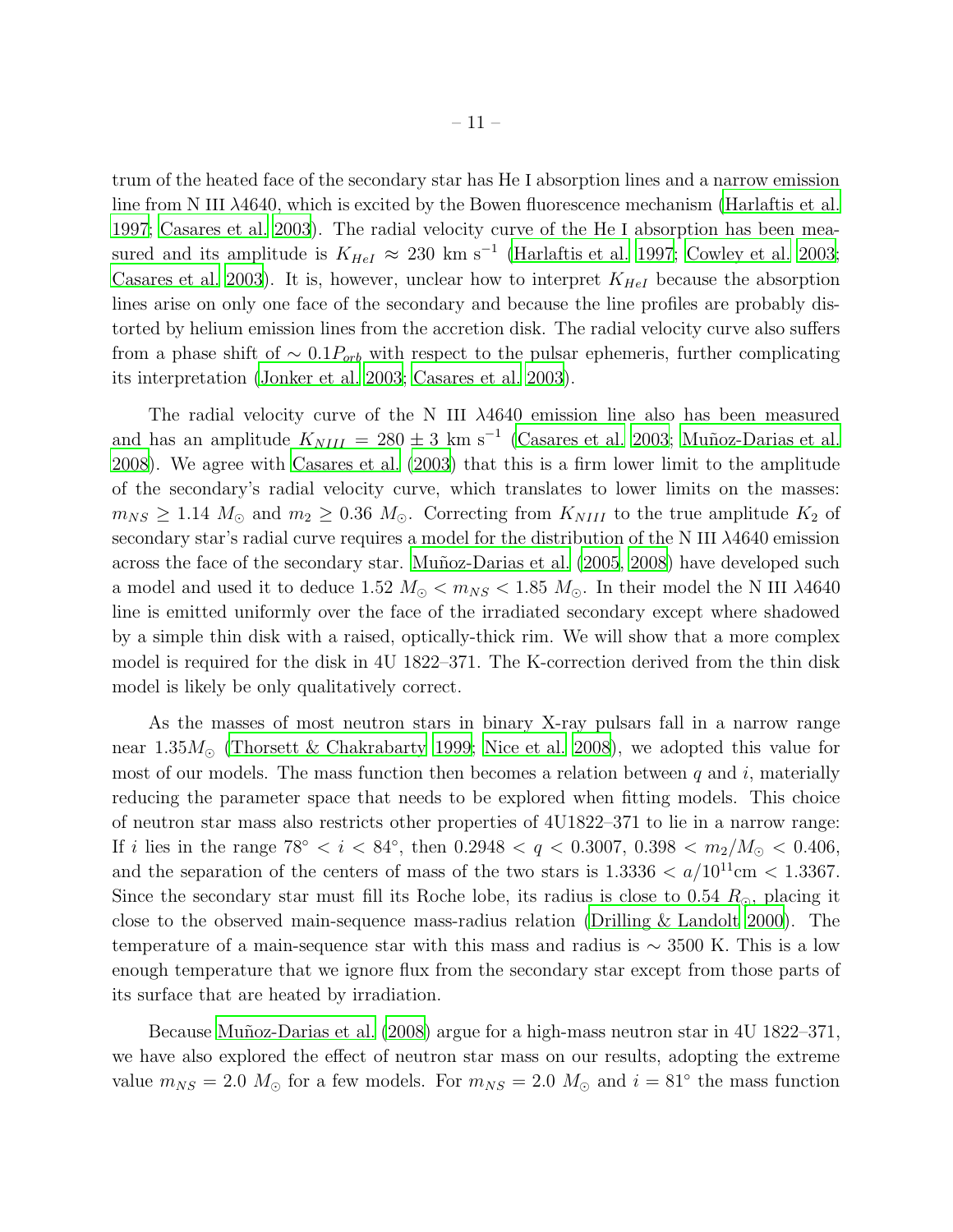yields  $q = 0.255$ ,  $M_2 = 0.51$   $M_{\odot}$  and  $a = 1.50 \times 10^{11}$ cm. The radius of the secondary star is 0.58  $R_{\odot}$ , again placing it close to the main-sequence mass-radius relation. A main-sequence star with a mass of 0.51  $M_{\odot}$  has a temperature near  $\sim$  3800 K. Fits of these higher-mass models to the light curves yielded small quantitative differences in the fitted parameters but the overall results were qualitatively almost identical. The derived orbital inclinations, for example, were typically higher by  $\sim 0.75^{\circ}$  and the heights of the disk rim increased by 10-15%. This also means, though, that the mass of the neutron star is not constrained by the optical/UV light curves. We report results only for the  $m_{NS} = 1.35$   $M_{\odot}$  models.

#### 5.1.3. The Accretion Disk

As discussed in the introduction, the unobscured X-ray luminosity of 4U 1822–371 is high, possibly near Eddington; and the high mass flow rates deduced from the rapidly changing orbital period also suggest a luminosity near Eddington. Since the X-ray luminosity of 4U 1822–371 is relatively constant in the sense that no large-amplitude outbursts have been observed, the accretion disk in 4U 1822–371 is at least roughly in a steady state. These considerations suggest strongly that the accretion disk is optically thick and its inner edge is near the neutron star.

While we will not necessarily limit our disk models to  $\alpha$ -model disks, an optically-thick  $\alpha$ -model disk is the default model for the outer parts of the disk in 4U 1822–371. The maximum radius of the disk is thought to be set by viscous dissipation induced by tidal interactions with the secondary star. For a mass ratio  $q = 0.3$  the tidal truncation radius is  $r_{\text{disk}} \approx 0.43a \approx 5.7 \times 10^{10}$  cm [\(Frank et al. 2002\)](#page-21-16). Let us calculate a typical temperature and thickness of the disk at a radius that is large, but less than the radius of its outer edge. For  $\alpha = 0.1$ ,  $m_{NS} = 1.35$   $M_{\odot}$ , a mass flow rate of  $10^{-8}$   $M_{\odot}$  yr<sup>-1</sup>, and a radius of  $r = 4 \times 10^{10}$  cm an optically-thick steady-state  $\alpha$ -model disk has  $h/r_{\text{disk}} = 0.04$  and  $T_{eff}$  = 7800K [\(Frank et al. 2002\)](#page-21-16). These values depend only weakly on  $\alpha$ ,  $m_{ns}$ , and  $\dot{m}$ . Except where it is hit by the stream of transferred material from the secondary star, the outer, vertical rim of the disk should not be even as hot as this low temperature. We will see that the visible parts of the 4U 1822–371 system have a brightness temperature near  $3 \times 10^4$  K at UV/optical wavelengths. The temperature of the rim is so much lower that it is a minor contributor to the flux. If the rim is vertically extended, its inner surface may be heated to higher temperatures but this will only emphasize the low surface brightness of the outer surface of the rim.

As a result, our models emit negligible flux from the disk rim. In the previously published models for the UV/optical light curve of 4U 1822–371, the disk rim is a significant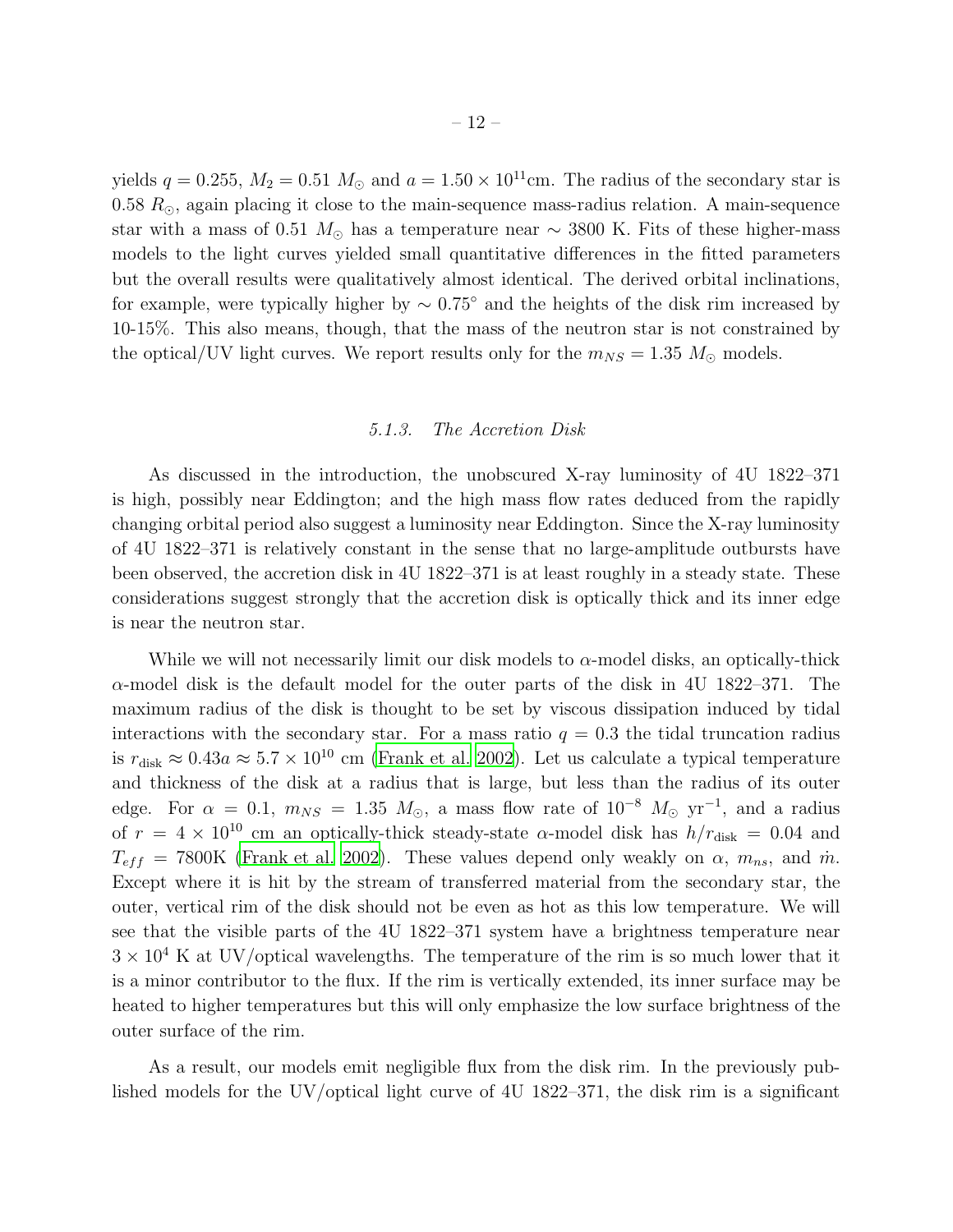contributor, often the dominant contributor to the UV/optical flux. This is shown most clearly in Figure 9 of [Hellier & Mason \(1989](#page-21-6)). Many of the differences between our results and earlier results flow from the different handling of the disk rim flux.

#### 5.2. The Disk Is Large, Its Center Obscured

We first establish that the accretion disk is large and its center obscured at UV/optical wavelengths. The left panel in Figure [8](#page-30-0) shows the eclipse portion of the binned UV light curve normalized to 1.0 just outside eclipse. The eclipse is wide, lasting  $\Delta \phi \approx 0.20$  in phase. The panel also shows two synthetic light curves, both calculated for a disk that is geometrically flat, has a nearly flat temperature distribution  $(T \propto r^{-0.1})$ , and is eclipsed at an orbital inclination  $i = 81°$ . One light curve was calculated for  $r_{disk}/a = 0.30$ , the other for  $r_{disk}/a = 0.45$ , and both have been normalized to match the flux at mid-eclipse to emphasize the effect of disk width on the light curve. Disks with  $r_{disk}/a \gtrsim 0.40$  are needed to fit the observed eclipse.

The dashed line in the right panel of Figure [8](#page-30-0) is the synthetic light curve for a geometricallythin, optically-thick, steady-state  $\alpha$ -model disk with a  $T \propto r^{-3/4}$  temperature distribution. The radius of the disk is  $r_{disk}/a = 0.4$ , its temperature is 20,000 K at the outer edge, and the orbital inclination is 77◦ . The bright central regions of this model disk produce an eclipse light curve with a deep, narrow center in striking disagreement with the observed eclipse. The solid line in the panel is the synthetic light curve for a disk model with similar geometry but with a flatter temperature distribution to reduce the brightness of its central regions  $(T \propto r^{-0.1}$  and  $i = 78.5^{\circ}$ ). This model matches the general shape of the observed eclipse and, indeed, the fit is formally excellent. We do not conclude that the disk actually has a flat temperature distribution as we consider a flat distribution physically unrealistic. We do conclude that the flat temperature distribution is mimicking the true appearance of the disk, a disk that appears not to have bright central regions. As argued in the previous section, the central regions of the disk must be hot and bright, so the central regions of the disk must be obscured by disk structures extending above and below the orbital plane.

We now consider two broad groups of models for obscuring the central disk. The first group includes models similar to standard thin-disk models. In these models the edge of the disk is tall enough to hide the center of the disk either because the disk has a large flare or because the disk is flat but has a vertically extended rim. In the second group of models the obscuration is produced by vertically-extended structures interior to the disk edge.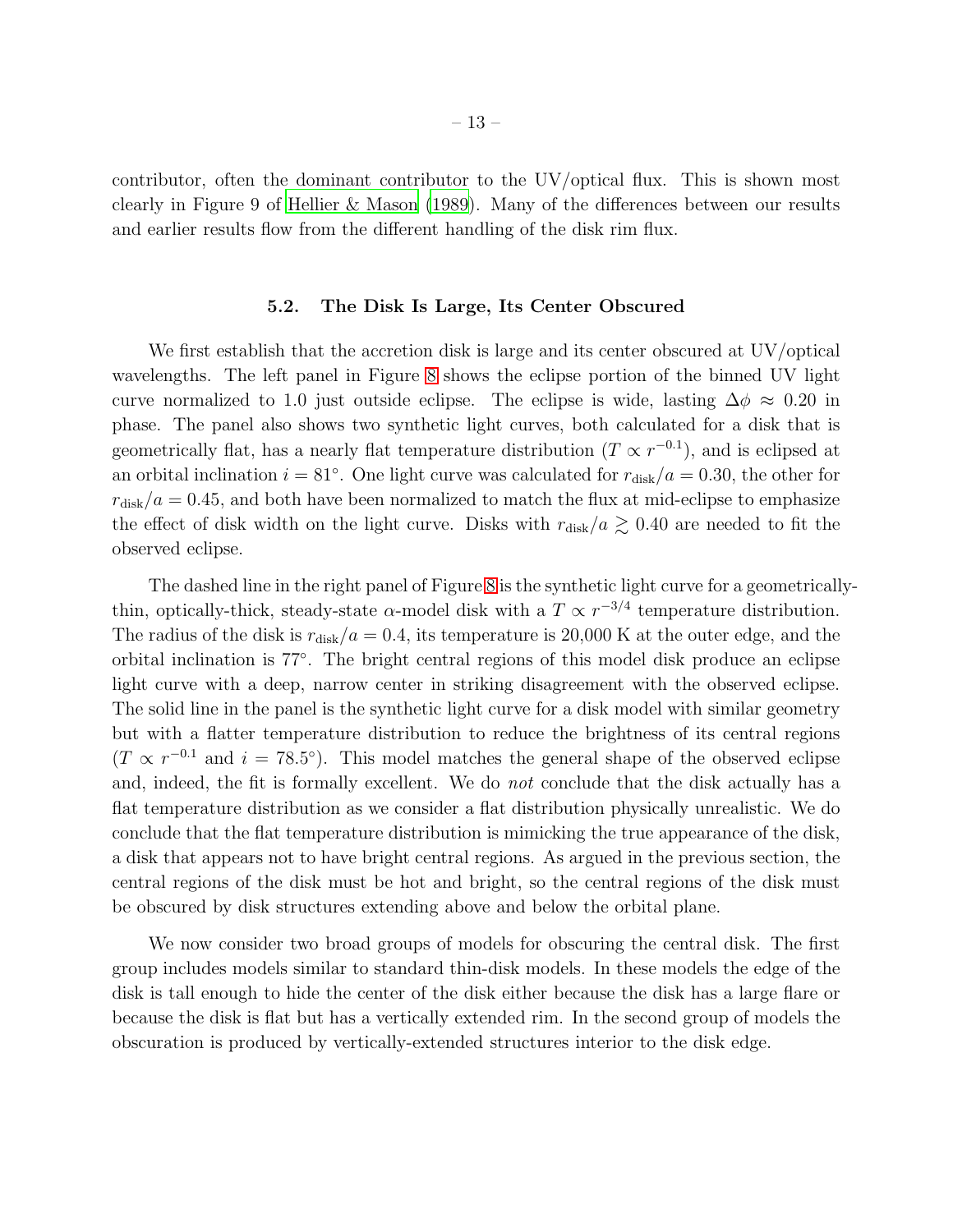#### 5.3. Obscuration by a Tall Disk Rim?

The top panel of Figure [9](#page-31-0) shows the observed UV eclipse light curve and a synthetic light curve produced by a geometrically-thin disk with a vertically-extended rim. The orbital inclination of the model is 81<sup>°</sup>, the disk radius is  $r_{\text{disk}}/a = 0.44$ , and the rim height is  $h_{\text{rim}}/a = 0.056$ , or  $h_{\text{rim}}/r_{\text{disk}} \approx 0.13$ . This rim is quite tall, raising concerns about the physical validity of the model; but the tall rim does produce a light curve that fits the observed light curve fairly well. Nevertheless, this model is fatally flawed. It has a combination of rim height and orbital inclination that leaves most of the central disk unobscured. Therefore, to avoid an eclipse that is too narrow and deep, the model must have a flat temperature distribution, thus failing to avoid the very problem it was contrived to solve. Worse, the neutron star is visible, disagreeing with X-ray observations. This is a generic and robust result for thin-disk tall-rim models. We have explored the parameter space for these models extensively, varying the orbital inclination, the disk radius and temperature, the rim height and temperature, and the irradiation of the inner surface of the rim by the inner disk and neutron star. Models that fit the observed light curve with an acceptable  $\chi^2$  always have a flat temperature distribution and the neutron star is usually visible.

Flared disks – disks whose thickness increase with radius – automatically have thick rims that can hide the inner disk and neutron star. In our computer code the height of a flared disk above the orbital plane is given by

<span id="page-14-0"></span>
$$
H = H_{edge} \left( \frac{a - a_{\min}}{a_{max} - a_{\min}} \right)^{H_{pow}},
$$
\n(2)

where  $a_{\text{min}}$  and  $a_{\text{max}}$  are the radii of the inner and outer edges of the disk, and  $H_{\text{edge}}$  is the thickness of the disk at its outer edge. If  $H_{pow} > 1$ , the disk has a concave flare. The middle panel of Figure [9](#page-31-0) shows a synthetic light curve for a flared disk. The model disk has  $H_{\text{edge}}/a = 0.060$ ,  $a_{\text{min}}/a = 0.01$ ,  $a_{\text{max}}/a = 0.43$ , and  $H_{\text{pow}} = 2.0$ . The synthetic light curve fits the observed light curve about as well as the light curves for thin disks with thick rims but it has the same fatal flaws: The disk has a flat temperature distribution and the neutron star is usually visible.

Models with concave flared disks have an important advantage over those with flat disks: The outer regions of the disk can be heated by irradiation from the neutron star and inner disk. The heating flattens the temperature distribution, providing a natural explanation for the flat distribution. The bottom panel of Figure [9](#page-31-0) shows a synthetic eclipse light curve for a flared disk irradiated by the neutron star. The orbital inclination is 81<sup>°</sup>,  $a_{max}/a = 0.45$ ,  $H_{\text{edge}}/a = 0.060$ , and  $H_{pow} = 2.0$ . This value of  $H_{pow}$  is much larger than the standard  $H_{pow} = 9/8$  for an  $\alpha$ -model disk, but lower values of  $H_{pow}$  did not fit the observed light curve well. The fit for this particular model is good but the neutron star remains visible.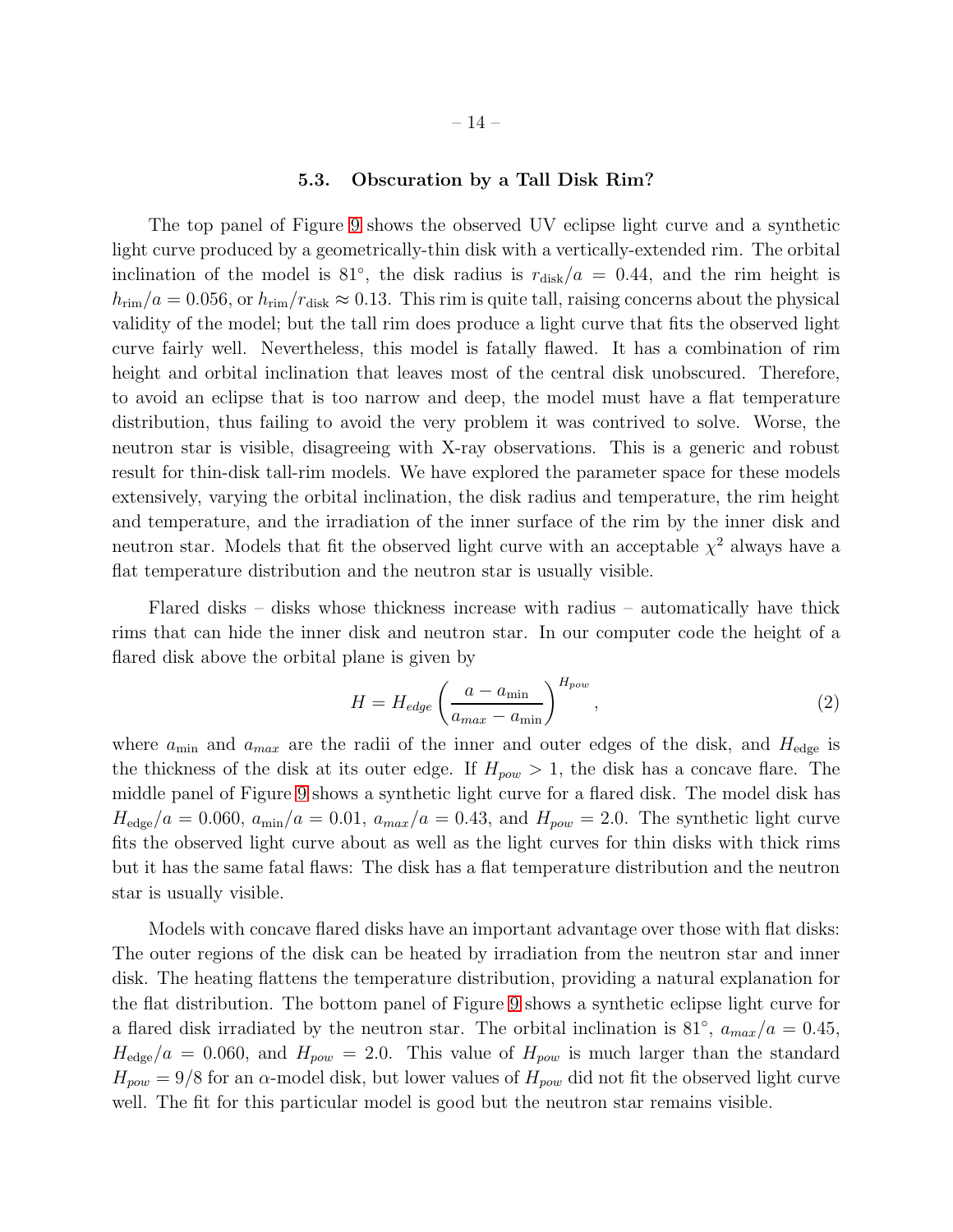In a final attempt to use the disk rim to block light from the center of the disk, we invoked a concave flared disk with an additional vertically-extended rim and allowed the disk and inner face of the rim to be irradiated by the neutron star. This model has enough free parameters to produce an excellent fit to the observed light curve at all orbital phases, not just the eclipse. But the inner disk and the neutron star still remain visible and the model fails. Thus, we reject this entire group of models.

#### 5.4. Torus Plus Variable-Height Rim

The previous discussion leads us to consider vertically-extended disk structures closer to the neutron star. Inspired by the presence of the ADC at X-ray wavelengths, we give the disk vertical extension by adding an opaque torus (a donut with the neutron star centered in the hole of the donut). Our code allows the torus to have an elliptical cross section and specifies its geometry by three parameters: the distance from the center of the cross-section of the torus to the neutron star, which we call its radius or  $a_{\text{o}}$ , the maximum height of the torus above and below the orbital plane, and the width of the torus between its inner and outer walls as measured in the orbital plane. The toroidal structure should not be taken too literally. Because 4U 1822–371 has a high orbital inclination, we observe the torus from the side and, like a donut viewed from the side, we observe only the outer wall of the torus. The observations give little information about the inner wall or about the interior of the torus. Furthermore, despite our original motivation for including the torus, we will see that the properties we derive for the torus are not consistent with the properties of an ADC and we will instead identify the torus with the optically-thick base of the disk wind.

We assume that the torus emits blackbody radiation and for simplicity we give the surface of the torus a single temperature except where it is heated by irradiation. The temperature of the torus is poorly constrained. The SED of 4U 1822–371 is not a blackbody distribution, which precludes assignment of a meaningful color temperature. The large uncertainty on the distance and reddening to 4U 1822–371 preclude measurement of an accurate brightness temperature, but the brightness temperature of the outer wall of the torus must be surprisingly low. Fits to the UV eclipse show that the outer wall extends to  $\sim 0.35a$  in the orbital plane ( $\sim 80\%$  of the disk radius) and the maximum height of the torus is ∼ 0.2a (∼ 50% of the disk radius), giving the torus a projected surface area of roughly  $0.28a^2 \approx 4 \times 10^{21}$  cm<sup>2</sup>. About half the projected area is eclipsed,  $A_{ecl} \approx 2 \times 10^{21}$  cm<sup>2</sup>, and the de-extincted eclipsed flux is  $f_{ecl} = 3.1 \times 10^{-14} \text{ erg/s/cm}^2/\text{\AA}$  at 1600 Å (the blue line in Figure [7\)](#page-29-0). The brightness temperature of the eclipsed surface of the torus can be calculated from  $B_{\lambda} = f_{ecl}D^2/A_{ecl}$ , where D is the distance to 4U 1822–371. For  $D = 5000$  pc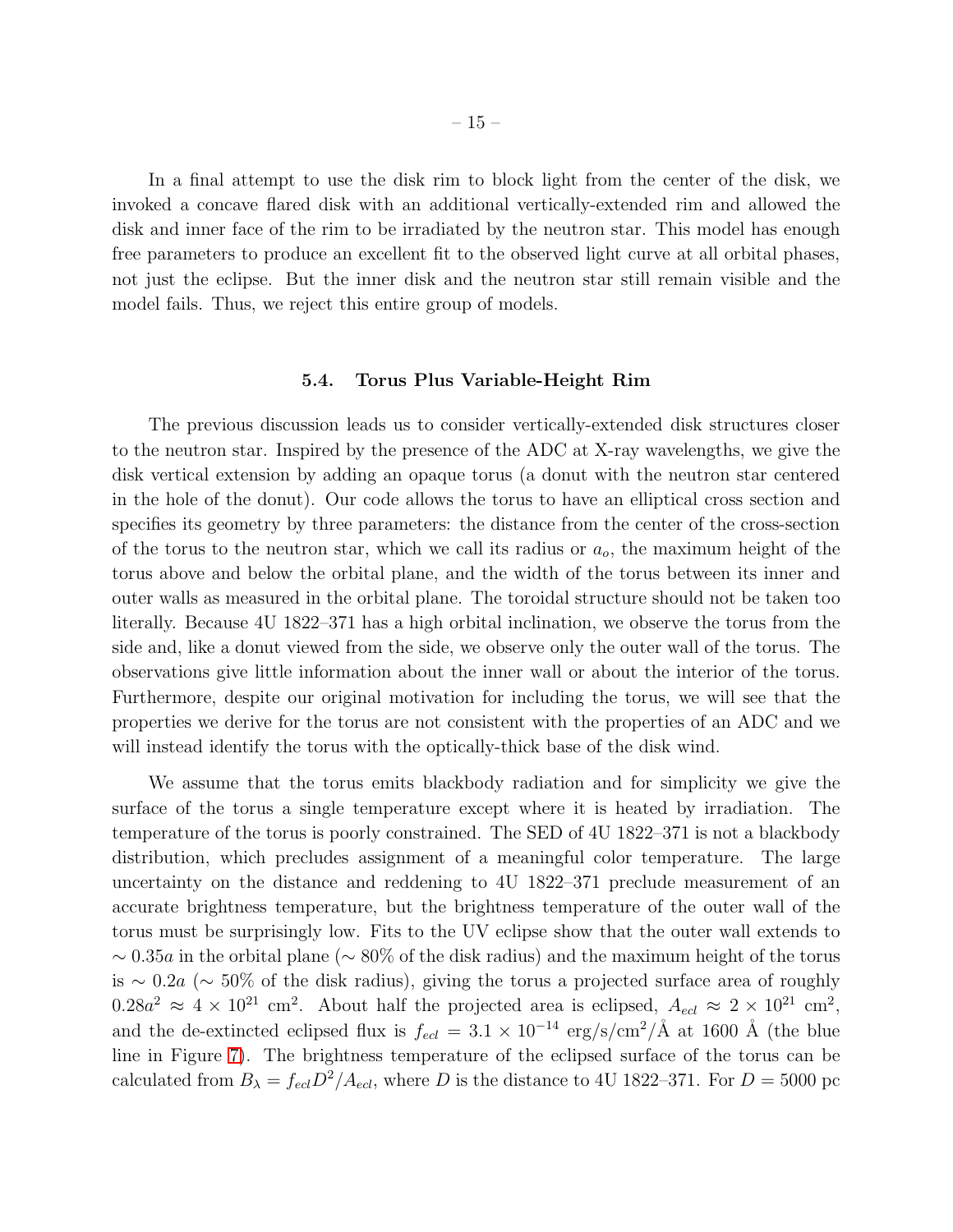the monochromatic brightness temperature at 1600 Å is  $T_b \approx 26,000$  K. Although this temperature cannot be trusted to within a factor of two or so, it is  $\sim 10^3$  times lower than temperatures typically associated with coronae. Thus, the brightness temperature of the torus – at least the outer wall of the torus – is not consistent with an ADC. The temperature is, however, high enough that the torus dominates the UV/optical flux from 4U 1822–371. This justifies our earlier claim that the flux from unirradiated surfaces of the secondary star and the outer surface of the disk rim can be ignored.

This torus-like structure is far too tall to agree with the thickness of an  $\alpha$ -model disk for any reasonable choice of parameters. Its temperature is far too low for it to be part of the ADC. What, then, is this vertical structure? Since we have already found a high velocity disk wind and have shown that there is much mass loss from the disk, we suggest that the vertical structure is simply the optically-thick base of the disk wind.

The torus by itself does not produce a synthetic light curve that fits the observed eclipse light curve adequately, but the addition of either an opaque vertically-extended rim or a flared disk yields an excellent fit. The best-fit synthetic light curve for a flared disk is shown in Figure [10.](#page-32-0) The model from which the light curve was calculated has an orbital inclination of 83.5°, a concave flared disk with radius  $r_{\text{disk}}/a = 0.43$  and edge height  $H_{\text{edge}}/r_{\text{disk}} = 0.03$ . The midpoint of the torus is at  $a_0 = 0.53r_{\text{disk}}$ , its maximum height is  $0.56r_{\text{disk}}$ , and its width is 0.56 $r_{\rm disk}$ , so that the torus extends from 0.26 $r_{\rm disk}$  to 0.81 $r_{\rm disk}$ . The torus blocks flux from the neutron star and all the disk out to  $0.81r_{\text{disk}}$ , and the edge of the flared disk blocks flux from most of the rest of the disk. Thus the torus solves the two problems that vitiated models with flat or flared disks and raised rims.

#### 5.5. A Model for the Entire Orbital Light Curve

We now model the entire orbital light curve using the eclipse model from Section 5.4 as a starting point. The salient feature of the non-eclipse part of the orbital light curve is the large-amplitude, roughly-sinusoidal hump. The phase of the hump might lead one to suspect that the hump is caused primarily by the varying visibility of the irradiated face of the secondary star but our attempts to model the hump with just the irradiated secondary star yielded poor fits. The hump's precise phase, its shape, and the variations of its shape from year to year cannot be produced by the irradiated secondary alone.

The model producing the synthetic light curve shown in Figure [10](#page-32-0) had a torus and a disk with a dark, vertically-extended edge. We now allow the height of the edge to vary with azimuth around the neutron star. As its height varies, the rim blocks more or less of the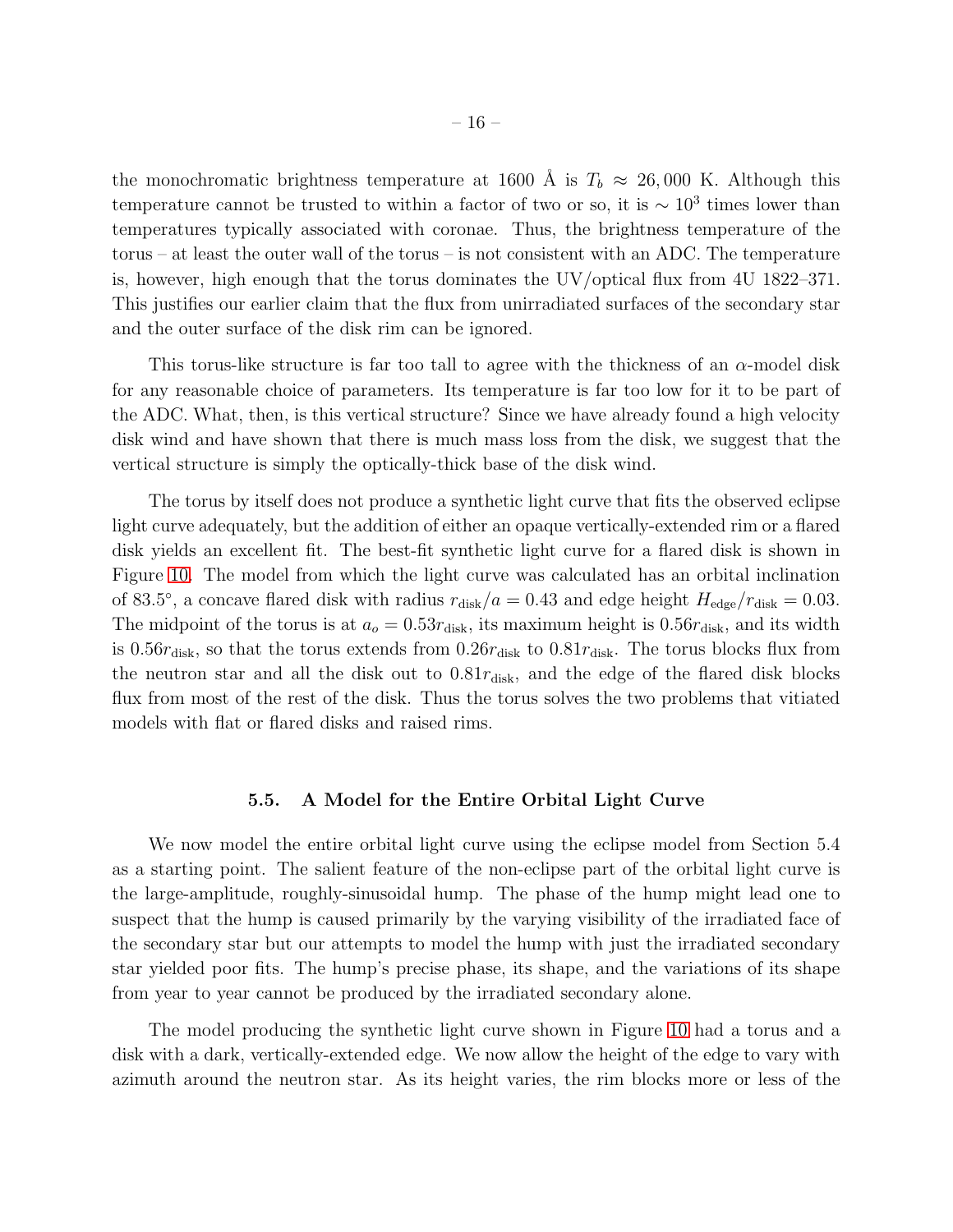flux from the torus, helping to produce the hump. In the previous section we introduced the vertically-extended edge by invoking a concave flared disk, but a flat disk with a vertically extended rim would have worked just as well. In the current context it is more convenient to model the edge with a flat disk and extended rim, allowing the rim height to vary with azimuth.

We also include flux from the heated secondary in the model and allow fits to the light curve to determine how much flux the secondary contributes. The secondary is heated in part by the torus and disk but mostly by X-ray flux. While we include X-ray flux in the model, it is not a physically meaningful quantity since the amount of flux needed depends sensitively on the geometry of the X-ray emitting regions, on the radiative transfer of the flux through the ADC and torus, and on the reprocessing and redistribution of the flux in the secondary star. As we have little information about any of these factors, we regard the X-ray flux as merely a convenient parameter to specify the irradiative heating of the secondary star. With the addition of a variable-height rim and flux from the irradiatively-heated secondary star we achieved successful fits to the entire orbital light curve and no further complications were needed.

While the foregoing discussion has been necessarily lengthy, the resulting model is actually rather simple. The parameters describing the geometry of the model are

- The orbital inclination, which also fixes the mass ratio and the mass of the secondary star through the mass function,
- the outer radius of the disk,
- the height, width, and radius of the disk torus, and
- the height of the disk rim as a function of azimuth around the neutron star.

We assume that the secondary star and the disk rim have low temperatures and do not contribute significant flux except where heated by irradiation. Fits to the light curve show that the inner regions of the disk are hidden by the torus and the outer regions are hidden by the disk rim, so the disk is not visible and its temperature is irrelevant. Thus the only temperature that needs to be specified is the monochromatic brightness temperature of the torus. Finally, the amount of X-ray energy irradiating the disk rim and the secondary star must be specified. There are also a few nuisance parameters such as the zero point in orbital phase, a scale factor on the flux, and various albedos that must be specified but are irrelevant to the model.

We fit the model to the observed UV light curve using a simplex algorithm to find the set of parameters that minimized the  $\chi^2$  of the fit. We also examined parameter space extensively with grid searches to test the uniqueness of the fit. Within the context of the model the values of the fitted parameters are unique and robust. The resulting synthetic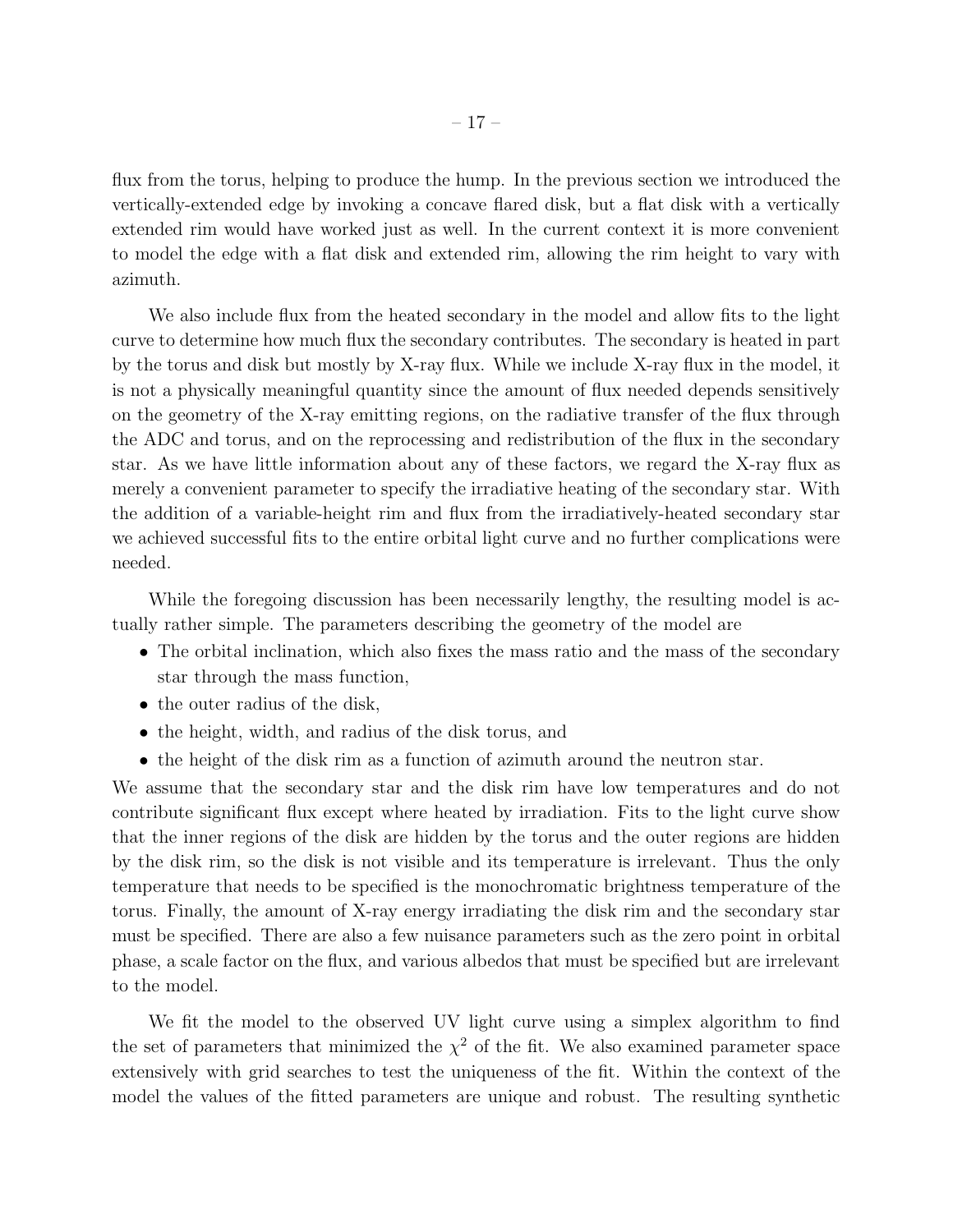light curve is superimposed on the observed light curve in the top panel of Figure [11.](#page-33-0) The rim height as a function of azimuth angle is shown in Figure [12,](#page-34-0) where the azimuth angle is defined to be 0◦ on the side of the disk opposite the secondary star and increases in the direction opposite the direction of orbital motion. We fit only the  $V$ - and  $J$ -band light curves obtained in 2006, the same year as the UV light curves were obtained. To fit the light curves we retained the values of all the parameters determined from the fit to the UV light curve except for those specifying the geometry and temperature of the torus. The fitted synthetic light curves in the  $V$ - and  $J$ -bands are shown superimposed on the observed light curves in the bottom two panels of Figure [11.](#page-33-0) The values of  $\chi^2$  for the fits are 163.5 for 195 data points and thirteen free parameters in UV,  $210.3$  for 150 data points and four free parameters in  $V$ , and 130.7 for 116 data points and four free parameters in J, for a total reduced  $\chi^2$  of 1.05.

Values for the fitted parameters are given in Table [2.](#page-36-0) The radius of the disk is  $r_{\text{disk}}/a$  $0.40 \pm 0.01$  and the disk rim can have a height up to  $h_{\text{rim}}/r_{\text{disk}} \approx 0.17$ , but the height for much of the disk is near  $h_{\text{rim}}/r_{\text{disk}} \approx 0.05$ , close to the  $\alpha$ -model  $h/r$  values (Section 5.1). The height of the torus,  $0.20a = 0.5r_{disk}$ , is the same in all three passbands, but the position of its outer wall is much different,  $a_o = 0.31a = 0.78r_{disk}$  in the UV, but  $a_o = 0.39a = 0.98r_{disk}$ in the  $V$ - and J-bands. This is a reflection of the obvious difference between the UV eclipse and the broader, flatter bottomed eclipse at longer wavelengths.

This model also fits the 2005  $V$ - and  $J$ -band light curves, but with a change to the rim height with disk azimuth. The maximum disk rim height is approximately the same as the 2006 model with  $h_{\text{rim}}/r_{\text{disk}} \sim 0.15$ . However, the rim is now symmetric about the approximate location of the "hot spot" where the tidal stream encounters the disk and not the radius connecting the companion star and the neutron star. A detailed quantitative model is unwarranted due to the sparse sampling of the data.

On considering these results, a new issue arises. While we and [Hellier & Mason \(1989\)](#page-21-6) before us needed to place the opaque wall near the edge of the accretion disk to fit the light curve, neither the X-ray nor the UV/optical light curves require it to be precisely at the disk edge. It could, in fact, be anywhere between the edge of the disk at  $\sim 0.4a$  and the outer wall of the torus in the V- and J-bands at  $\sim 0.39a$ . Although this is not a large change in position, it allows a significant re-interpretation of the wall. We placed the wall at the disk rim – and we suspect others placed it at the disk rim – primarily because there was no other disk structure to which the wall could be attached. With the addition of a disk torus the wall can plausibly be made part of the torus, becoming an opaque belt around the outside of the torus. The wall now becomes part of the disk wind, not a disk rim. This re-interpretation has a considerable advantage. When made part of the disk wind, the wall no longer need be in hydrostatic equilibrium, requiring impossibly high gas pressure or supersonic turbulence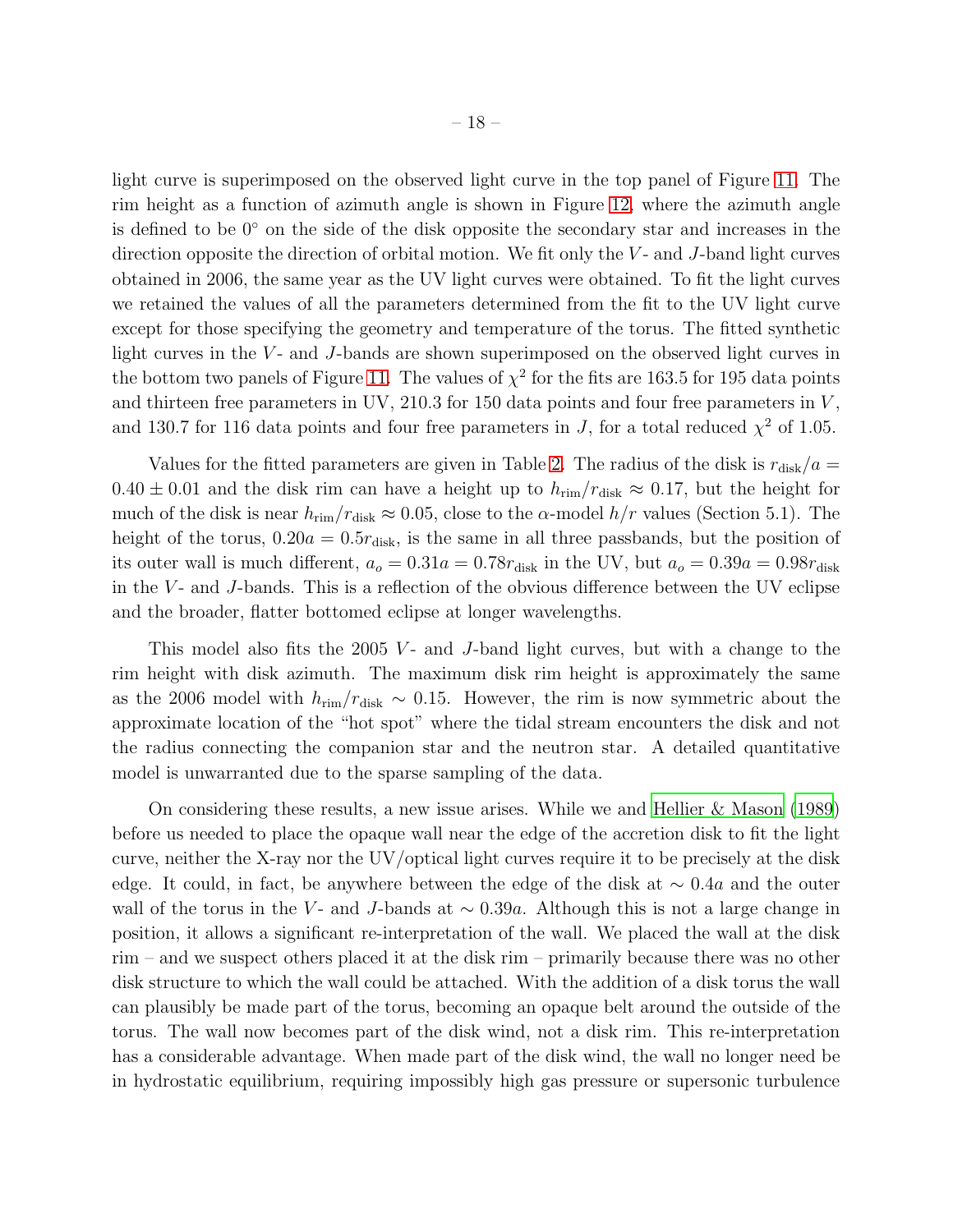for support. It is simply a cooler, darker layer at the base of the disk wind.

## 6. Summary and Discussion

Combining our new times of eclipses with the previously published times, we have derived an improved ephemeris for the eclipses in the UV/optical light curves of 4U 1822– 371 (equation [1\)](#page-6-0). The quadratic term in the ephemeris yields a timescale for a change in orbital period of  $P/\dot{P} = (3.0 \pm 0.3) \times 10^6$  yr. The deduced rate of mass transfer is large, probably greater than  $3 \times 10^{-8}$   $M_{\odot}$  yr<sup>-1</sup>. Mass cannot be accreting onto the neutron star at this rate without violating the Eddington limit, so much of the transferred mass must be lost from the system.

We have inferred a strong disk wind from the C IV emission line in the UV spectrum. The wind is axially symmetric and has projected outflow velocities up to 4000 km s<sup>−</sup><sup>1</sup> . The flux in the C IV emission lines does not decrease during eclipses. Since regions less than  $\sim 0.5r_{\rm disk}$  above the disk are at least partially eclipsed, the C IV emission arises from regions yet further above the disk. The outflowing material closer to the disk either does not produce C IV emission or is hidden by other optically-thick structures.

Much of this paper was devoted to developing a model for the accretion disk in 4U 1822– 371 from fits to the UV/optical orbital light curves. The following properties of the accretion disk appear to be robustly determined. The disk is large; the fitted radius is  $r_{\text{disk}}/a$  =  $0.40 \pm 0.01$ , close to the tidal truncation radius. To avoid an eclipse that is deeper and narrower than the observed eclipse, the neutron star and the central regions of the accretion disk must be obscured. The dual requirements that the models must produce synthetic light curves that fit the observed eclipse and must obscure the neutron star and central disk forces most of the obscuring material to be at intermediate radii in the disk, not at the edge of the disk. We modeled the obscuring material as an optically thick torus. The torus extends more than 3/4 of the way to the edge of the disk at UV wavelengths and nearly all the way to the edge in the V- and J-bands; and it extends to a height of  $\sim 0.5r_{\text{disk}}$  above the disk at all wavelengths.

The surface brightness of the outer (visible) wall of the torus is only  $\sim 26,000$  K. While this estimate is highly uncertain, the true brightness temperature is unlikely to be more than a factor of  $2 - 3$  higher and is far less than coronal temperatures. We have, therefore, interpreted the torus as the optically-thick base of the disk wind, not as the optical counterpart of the X-ray ADC.

We modeled the large hump in the orbital light curve of 4U 1822–371 with a combination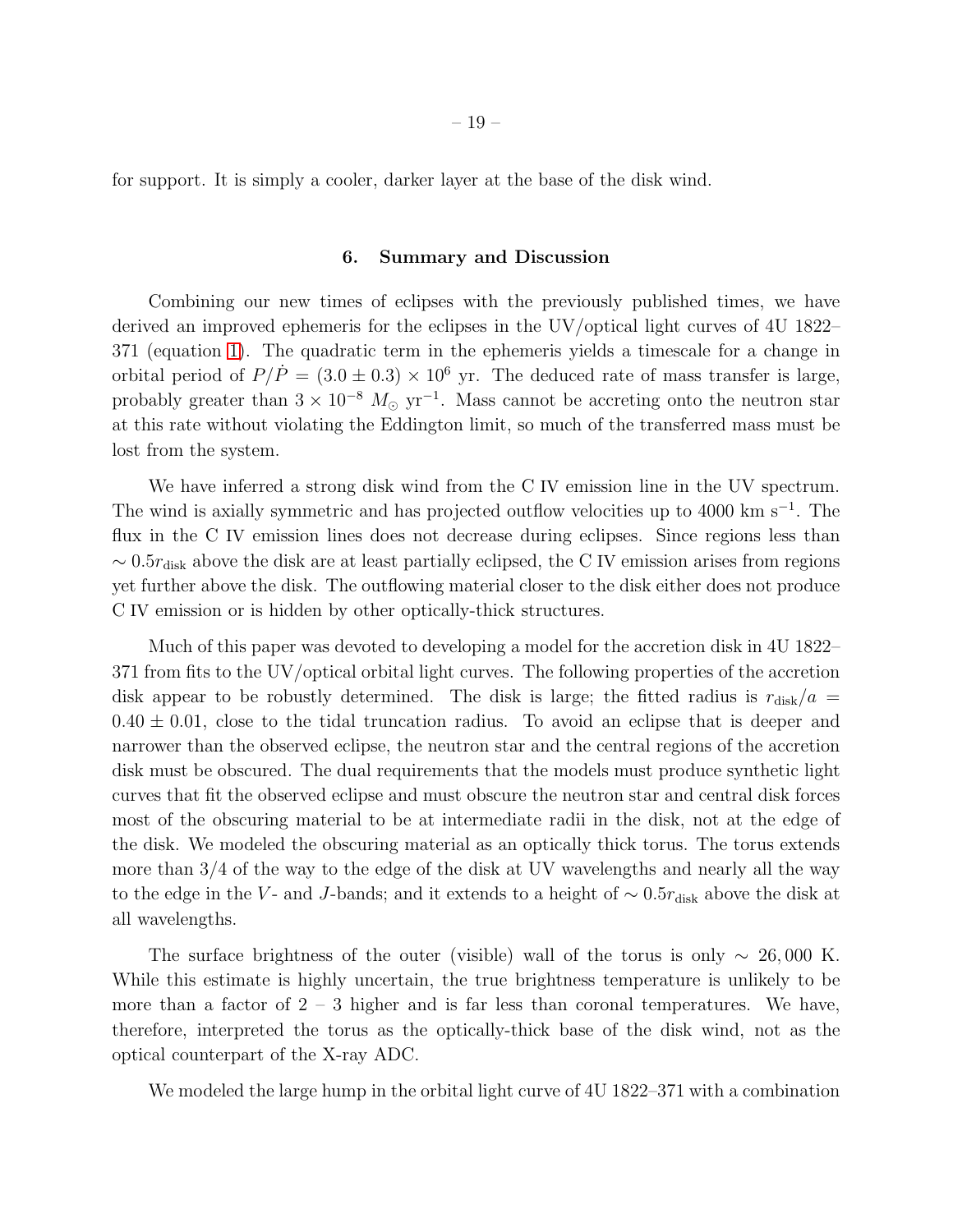of heated face of the secondary star and a variable-height, optically-thick wall located at the edge of the disk. All previous models for the orbital light curve have needed a similar wall, but we now suggest that the wall is actually slightly closer to the neutron star than the edge of the disk and is part of the disk wind, not the disk rim. The wall is a cooler, darker layer at the base of the disk wind just above the disk.

Our results thus yield a more complex view of the structure of the disk in 4U 1822–371. The previous X-ray observations have shown that there is a vertically-extended, opticallythick ADC stretching roughly half way out to the edge of the disk. Our UV/optical observations show that most of the outer disk emits a cooler disk wind. The wind is is optically thick close to the accretion disk but becomes optically thin at a height of  $\sim 0.5r_{\rm disk}$  above the disk. Close to the disk the wind is yet cooler and darker, forming a relatively dark wall around disk. The disk itself appears to be nearly entirely buried within and obscured by these vertically-extended structures.

We thank Raymundo Baptista and Coel Hellier for their valuable insights into this work.

#### REFERENCES

- <span id="page-20-4"></span>Baptista, R., Bortoletto, A., & Harlaftis, E. T. 2002, MNRAS, 335, 665
- <span id="page-20-5"></span>Blandford, R. D. & Begelman, M. C. 1999, MNRAS, 303, L1
- <span id="page-20-8"></span>Bitner, M. A., Robinson, E. L. & Behr, B. B., 2007, ApJ. 622, 564
- <span id="page-20-7"></span>Cardelli, J. A., Geoffrey, C. C., & Mathis, J. S. 1989, ApJ, 345, 245
- <span id="page-20-3"></span>Casares, J., Steeghs, D., Hynes, R. I., Charles, P. A., & O'Brien, K. 2003, ApJ, 590, 1041
- <span id="page-20-0"></span>Charles, P., Thorstensen, J. R., & Barr, P. 1980, ApJ, 241, 1148
- <span id="page-20-1"></span>Cowley, A. P., Crampton, D., & Hutchings, J. B. 1982, ApJ, 255, 596
- <span id="page-20-2"></span>Cowley, A. P., Schmidtke, P. C., Hutchings, J. B., & Crampton, D. 2003, AJ, 125, 2163
- <span id="page-20-6"></span>DePoy, D. L., Atwood, B., Belville, S. R., Brewer, D. F., Byard, P. L., Gould, A., Mason, J. A., O'Brien, T. P., Pappalardo, D. P., Pogge, R. W., Steinbrecher, D. P., & Teiga, E. J. 2003, in Presented at the Society of Photo-Optical Instrumentation Engineers (SPIE) Conference, Vol. 4841, Instrument Design and Performance for Optical/Infrared Ground-based Telescopes. Edited by Iye, Masanori; Moorwood, Alan F.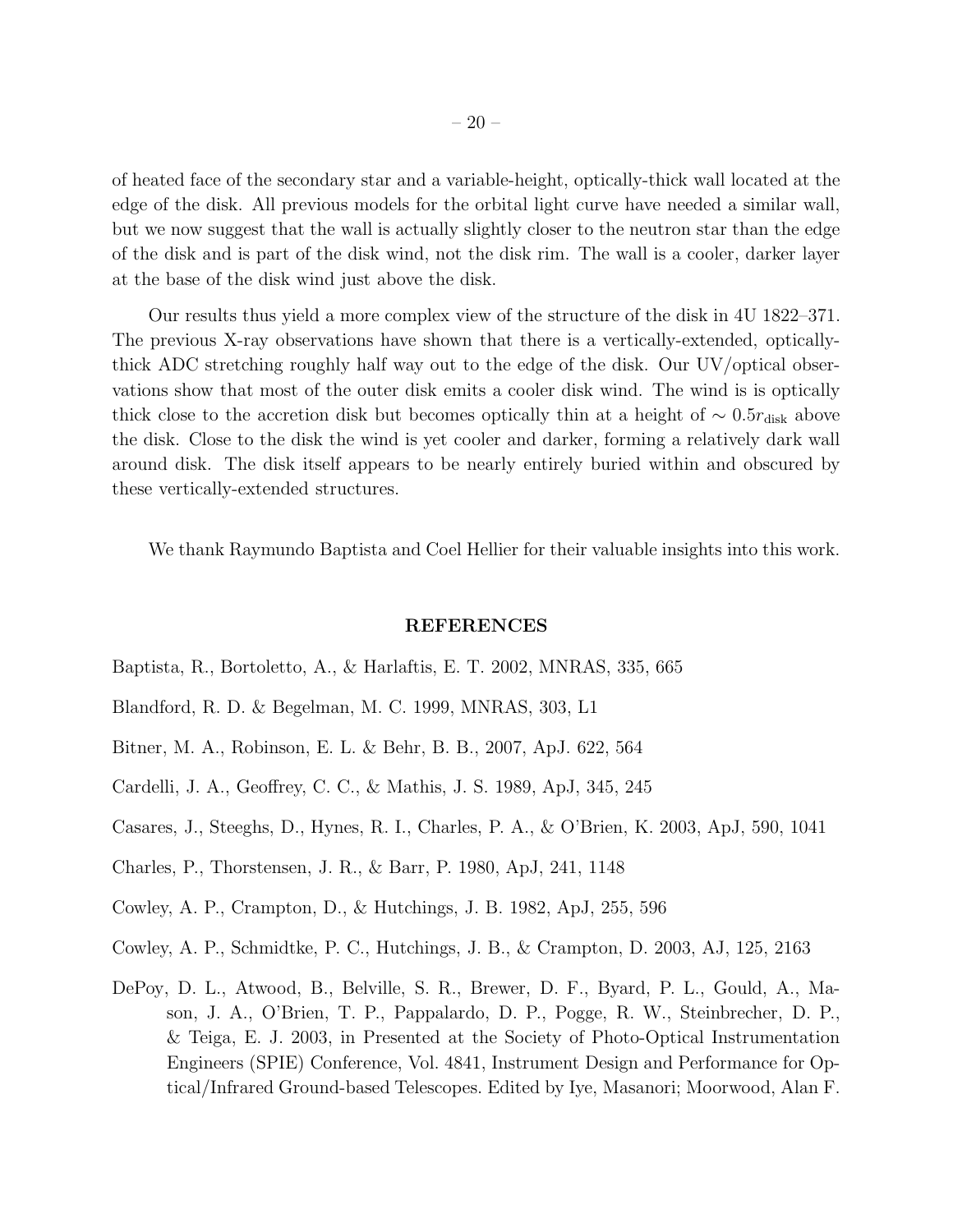M. Proceedings of the SPIE, Volume 4841, pp. 827-838 (2003)., ed. M. Iye & A. F. M. Moorwood, 827–838

- <span id="page-21-15"></span>Drilling, J. S., & Landolt, A. U. 2000, in Allen's Astrophysical Quantities, 4th Ed., (New York: Springer-Verlag) Chap. 15
- <span id="page-21-16"></span>Frank, J., King, A., & Raine, D. J. 2002, Accretion Power in Astrophysics: Third Edition (Accretion Power in Astrophysics, by Juhan Frank and Andrew King and Derek Raine, pp. 398. ISBN 0521620538. Cambridge, UK: Cambridge University Press, February 2002.)
- <span id="page-21-7"></span>Griffiths, R. E., Gursky, H., Schwartz, D. A., Schwarz, J. Bradt, H., Doxsey, R. E., Charles, P. A., & Thorstensen, J. R. 1979, Nature, 276, 247
- <span id="page-21-13"></span>Güver, T. & Özel, F. 2009, MNRAS, 1480
- <span id="page-21-2"></span>Harlaftis, E. T., Charles, P. A., & Horne, K. 1997, MNRAS, 285, 673
- <span id="page-21-12"></span>Heinz, A., & Nowak, M. A. 2001, MNRAS, 320, 249
- <span id="page-21-6"></span>Hellier, C. & Mason, K. O. 1989, MNRAS, 239, 715
- <span id="page-21-4"></span>Hutchings, J. B., Cowley, A. P., Mann, r., Schmidtke, P. C., & Crampton, D. 2005, ApJ, 130, 210
- <span id="page-21-8"></span>Iaria, R., Di Salvo, T., Burderi, L., & Robba, N. R. 2001, ApJ, 557, 24
- <span id="page-21-0"></span>Jonker, P. G. & van der Klis, M. 2001, ApJ, 553, L43
- <span id="page-21-3"></span>Jonker, P. G., van der Klis, M., & Groot, P. J. 2003, MNRAS, 339, 663
- <span id="page-21-11"></span>Kuemmel, M., Walsh, J., Larsen, S., & Hook, R. 2004, Space Telescope European Coordinating Facility Newsletter, Volume 37, p.14, 37, 14
- <span id="page-21-14"></span>Kurucz, R. L. 1996, in Astronomical Society of the Pacific Conference Series, Vol. 108, M.A.S.S., Model Atmospheres and Spectrum Synthesis, ed. S. J. Adelman, F. Kupka, & W. W. Weiss, 2–+
- <span id="page-21-10"></span>Landolt, A. U. 1992, AJ, 104, 372
- <span id="page-21-9"></span>Lasota, J.-P. 2001, New Astronomy Review, 45, 449
- <span id="page-21-1"></span>Mason, K. O., & Cordova, F. A. 1982a, ApJ, 255, 603
- <span id="page-21-5"></span>Mason, K. O. & Cordova, F. A. 1982b, ApJ, 262, 253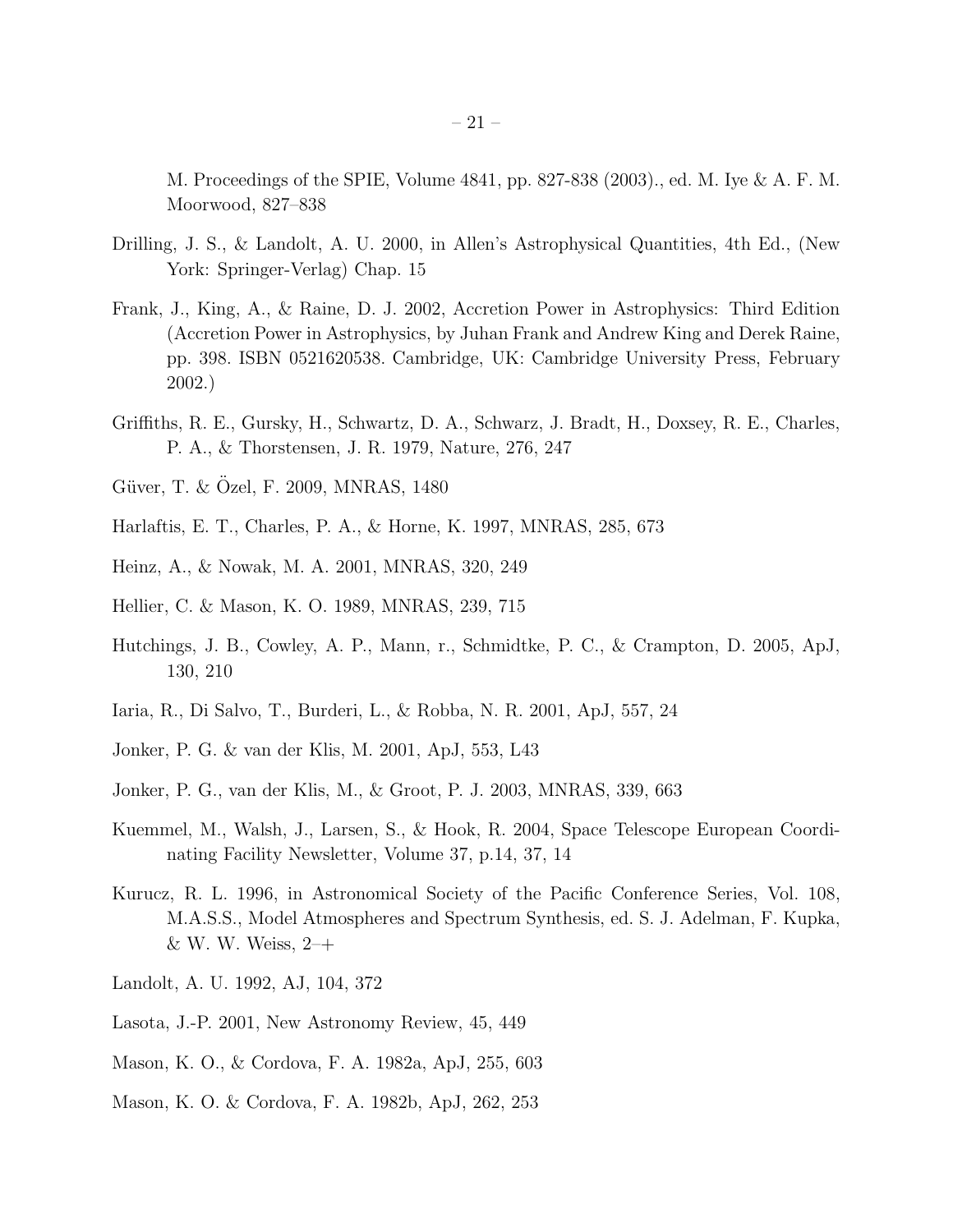- <span id="page-22-1"></span>Mason, K. O., Murdin, P. G., Tuohy, I. R. Seitzer, P., & Branduardi-Raymont, G. 1982, MNRAS, 200, 793
- <span id="page-22-0"></span>Mason, K. O., Middleditch, J., Nelson, J. E., White, N. E., Seitzer, P., Tuohy, I. R., & Hunt, L. K. 1980, ApJ, 242, L109
- <span id="page-22-13"></span>Mason, P. A., Robinson, E. L., Gray, C. L. & Hynes, R. I., 2008, ApJ, 685, 428
- <span id="page-22-15"></span>Mu˜noz-Darias, T., Casares, J., & Mart´ınez-Pais, I. G. 2005, ApJ, 635, 502
- <span id="page-22-14"></span>Muñoz-Darias, T., Casares, J., & Martínez-Pais, I. G. 2008, AIP Conf. Proc., 983, 542
- <span id="page-22-6"></span>Narayan, R., Mahadevan, R., & Quataert, E. 1998, in Theory of Black Hole Accretion Disks, ed. M. A. Abramowicz, G. Bjornsson, & J. E. Pringle, 148
- <span id="page-22-8"></span>Narayan, R., Igumenshchev, I. V., & Abramowicz, M. A. 2000, ApJ, 539, 798
- <span id="page-22-17"></span>Nice, D. J., Stairs, I. H., & Kasian, L. E. 2008, in "40 Years of Pulsars: Millisecond Pulsars, Magnetars, and More" ed. by Bassa, C. G. et al., AIP Conf. Proceedings, 983, 453
- <span id="page-22-4"></span>Parmar, A. N., Oosterbroek, T., Del Sordo, S., Segreto, A., Santangelo, A., Dal Fiume, D., & Orlandini, M. 2000, A&A, 356, 175
- <span id="page-22-9"></span>Pavlovsky, C., et al. 2006, Advanced Camera for Surveys Instrument Handbook for Cycle 16, Version 7.1 (Baltimore: STScI)
- <span id="page-22-5"></span>Puchnarewicz, E. M., Mason, K. O., Cordova, F. A. 1995, Adv. Space Res., Vol. 16, No. 3, 65
- <span id="page-22-16"></span>Thorsett, S. E. & Chakrabarty, D. 1999, ApJ, 512, 288
- <span id="page-22-11"></span>Warner, B. 1995, Cataclysmic Variable Stars (Cambridge: Cambridge University Press)
- <span id="page-22-2"></span>White, N. E., Becker, R. H., Boldt, E. A., Holt, S. S., Serlemitsos, P. J., & Swank, J. H. 1981, ApJ, 247, 994
- <span id="page-22-3"></span>White, N. E. & Holt, S. S. 1982, ApJ, 257, 318
- <span id="page-22-7"></span>Wijers, R. A. M. J. & Pringle, J. E. 1999, MNRAS, 308, 207
- <span id="page-22-10"></span>Wolff, M. T., Ray P. S., Wood K. S., & Hertz, P. L. 2009, ApJS, 183, 156

<span id="page-22-12"></span>This preprint was prepared with the AAS IATEX macros v5.2.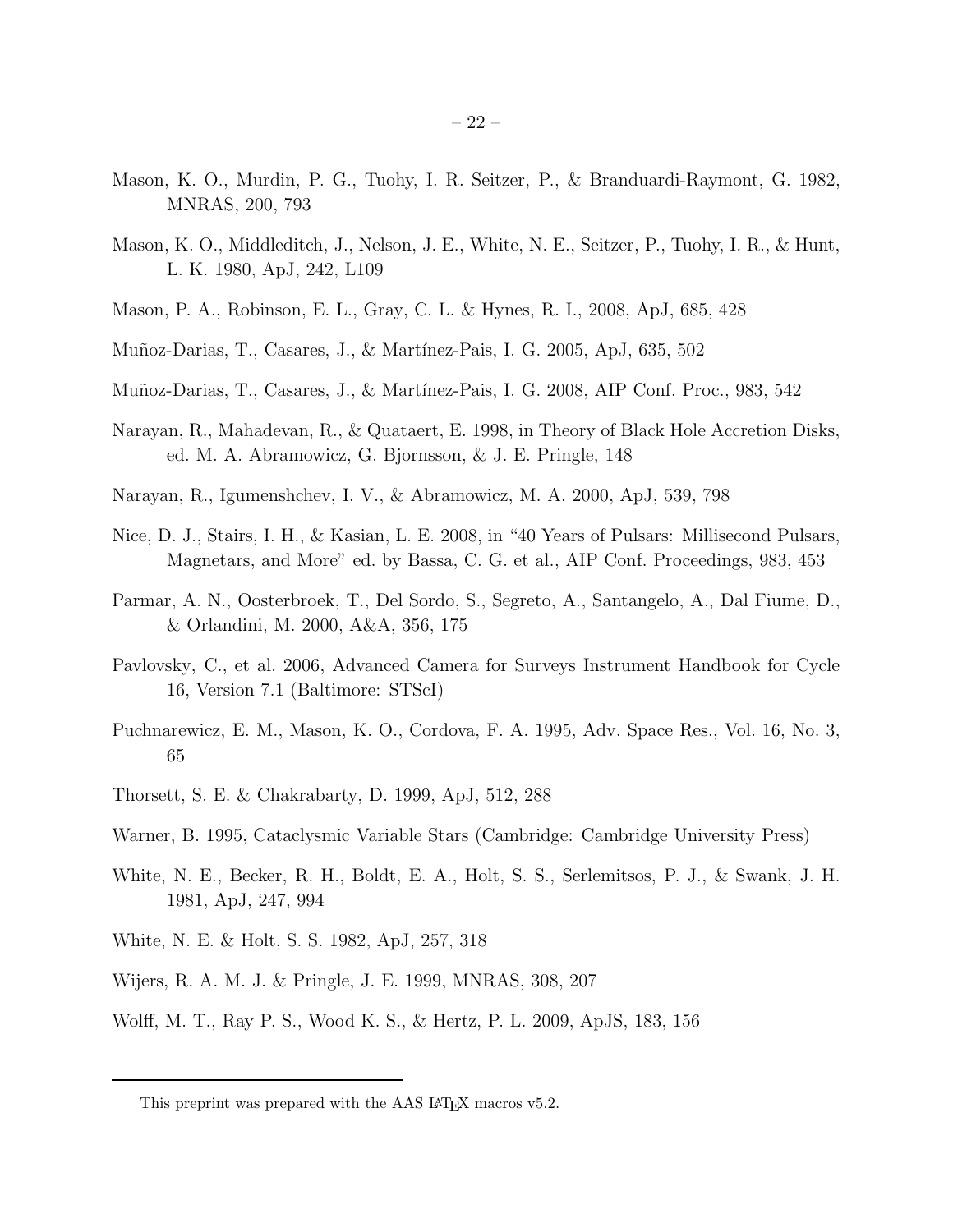

<span id="page-23-0"></span>Fig. 1.— The UV spectrum of 4U 1822–371. The prominent emission lines are N V at 1240 Å, a blend of O IV, O V, and Si IV near 1370 Å, the C IV doublet at 1548  $\AA/1550$  Å, and He II at 1640 Å. There are also ISM absorption blends of Si  $II/C I$  and O I/Si III near 1260 Å and 1300 Å respectively. There is a significant red leak in the SBC at wavelengths longer than  $\sim$  1900 Å.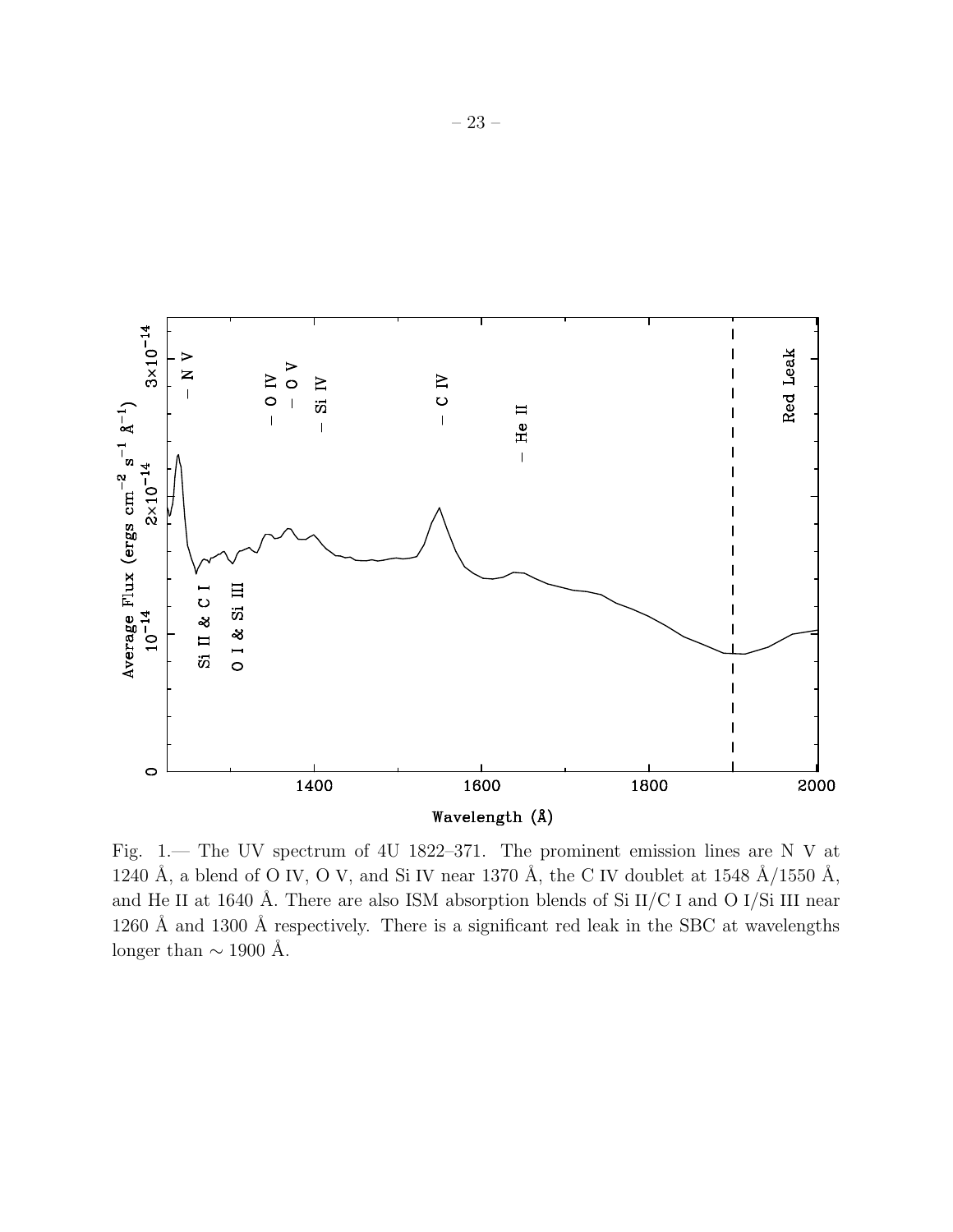

<span id="page-24-0"></span>Fig. 2.— The  $O - C$  diagram for the optical/UV eclipse ephemeris (equation [1\)](#page-6-0). The open circles are the V eclipse times from SMARTS data and the open squares are the UV eclipse times from HST data. The solid circles are the previously published times of optical eclipses listed in Table [1.](#page-35-0) The arrows show the mean offset between the ephemerides for the X-ray and UV/optical eclipses.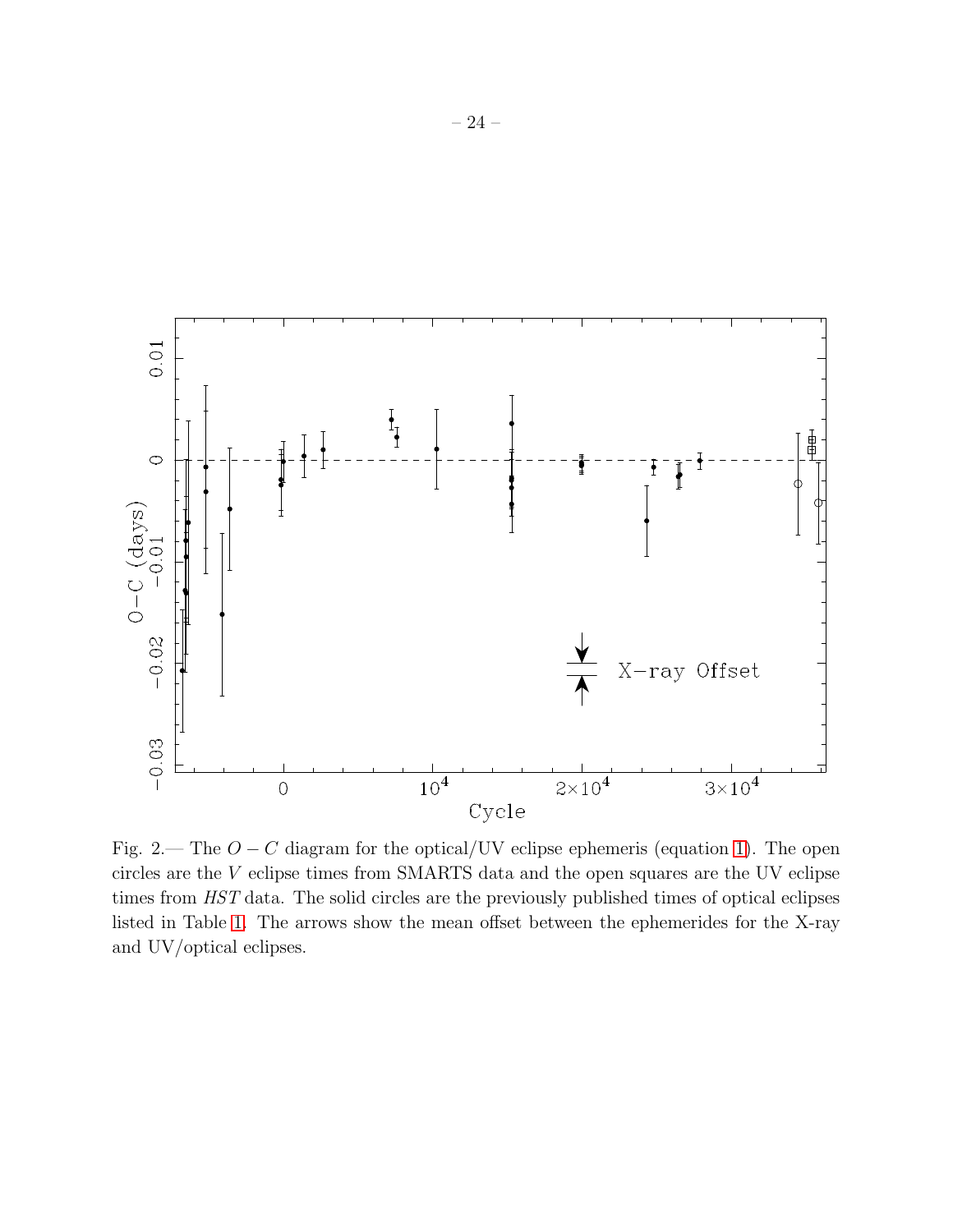

<span id="page-25-0"></span>Fig. 3.— The UV light curve of 4U 1822–371 from 2006. The fluxes were extracted from the HST spectrograms and folded on the orbital period of 4U 1822–371 (equation [1\)](#page-6-0) to produce one light curve for each of the HST visits. The internal errors on the fluxes are  $\sim 0.5\%,$ giving error bars smaller than the points used to plot the data.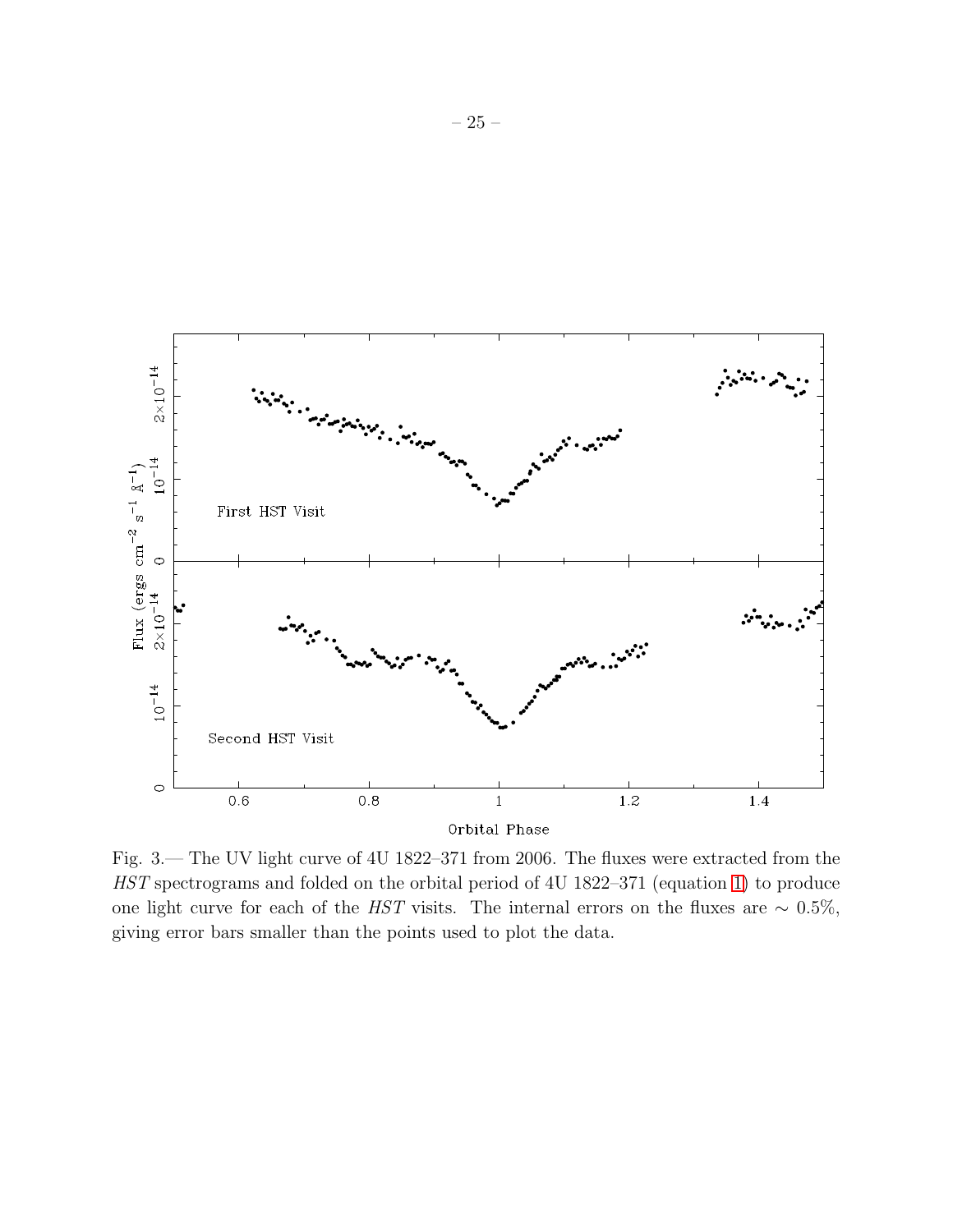

<span id="page-26-0"></span>Fig.  $4 - V$ -band light curves of 4U 1822–371 in 2005 and 2006. The data have been folded on the orbital period given by the UV/optical ephemeris (equation [1\)](#page-6-0). The error bars correspond to the internal measurement errors.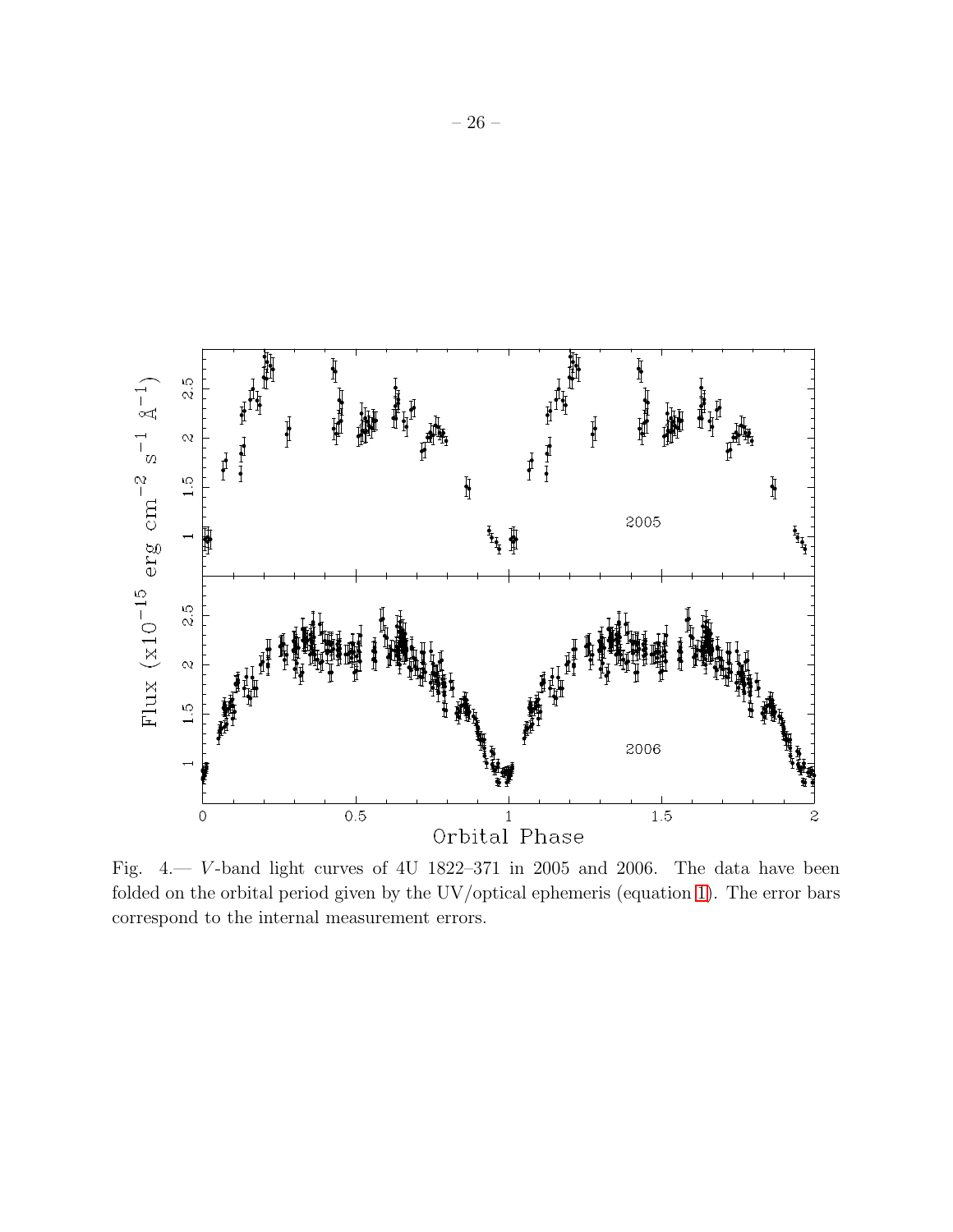

<span id="page-27-0"></span>Fig. 5.— J-band light curves of 4U 1822–371 in 2005 and 2006. The data have been folded on the orbital period given by the UV/optical ephemeris (equation [1\)](#page-6-0). The error bars correspond to the internal measurement errors.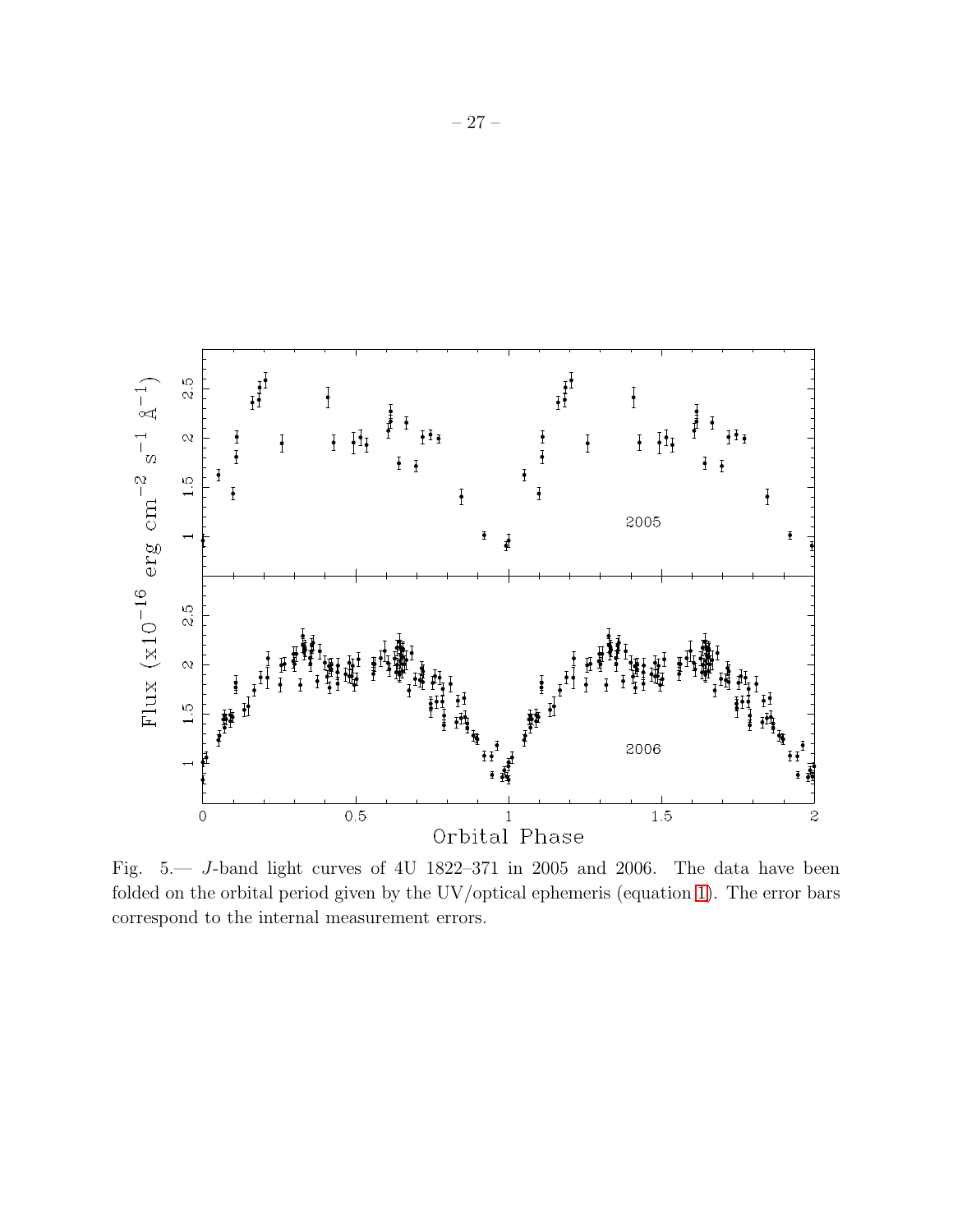

<span id="page-28-0"></span>Fig. 6.— The X-ray light curve of 4U 1822–371 between 1996 January 5 and 2008 March 5 from the All Sky Monitor on RXTE. Each point is the monthly average of all three ASM bandpasses. The vertical dashes mark the times of eclipse minima at UV/optical wavelengths measured by [Cowley et al. \(2003](#page-20-2)), [Baptista et al. \(2002\)](#page-20-4) (4 eclipses), [Casares et al. \(2003](#page-20-3)), and by us with HST and SMARTS.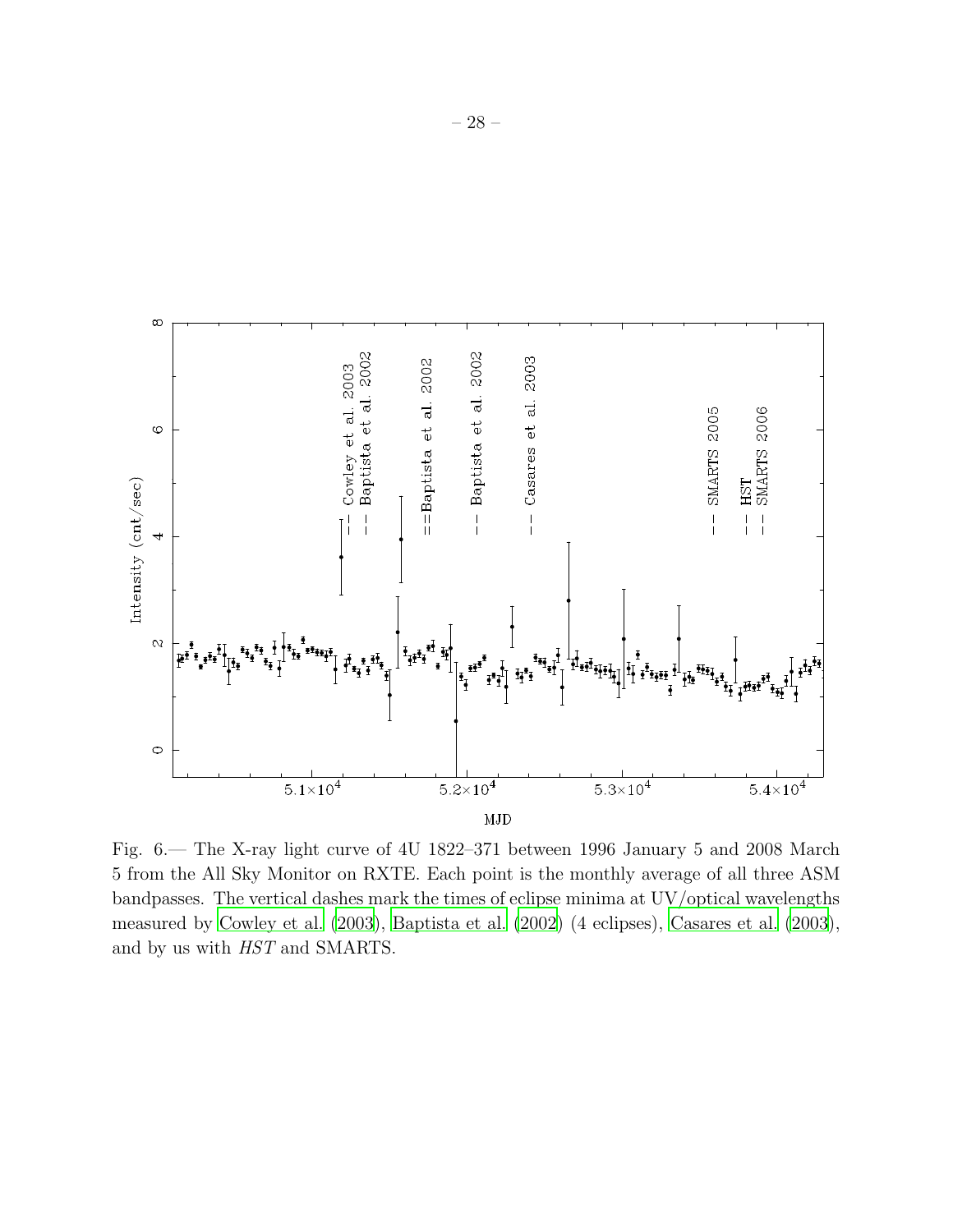

 $-13$ 

 $Log$  Flux (erg cm<sup>-2</sup> s<sup>-1</sup>  $A^{-1}$ )<br>-15

 $-16$ 

<span id="page-29-0"></span>Fig. 7.— The dereddened UV and  $V$ - and J-band fluxes. The top (green) line and triangles show the mean fluxes at orbital phases  $0.75 - 0.85$  and  $0.15 - 0.25$ , during which the system is uneclipsed and contribution from the irradiated face of the secondary star is minimized. The next (orange) line and squares show the fluxes during eclipse. The third (blue) line and crosses are the green minus orange fluxes, giving the flux from that part of the system that is eclipsed. The bottom (red) line and open circles show the mean fluxes at phases  $0.25 - 0.75$  minus the uneclipsed (green) fluxes, which should be dominated by the flux from the irradiated face of the secondary. The solid line shows  $f_{\lambda} \propto \lambda^{-7/3}$  and the dashed line  $f_{\lambda} \propto \lambda^{-4}.$ 

Log Wavelength (Å)

 $3.5$ 

Ċ

 $\overline{\mathbf{4}}$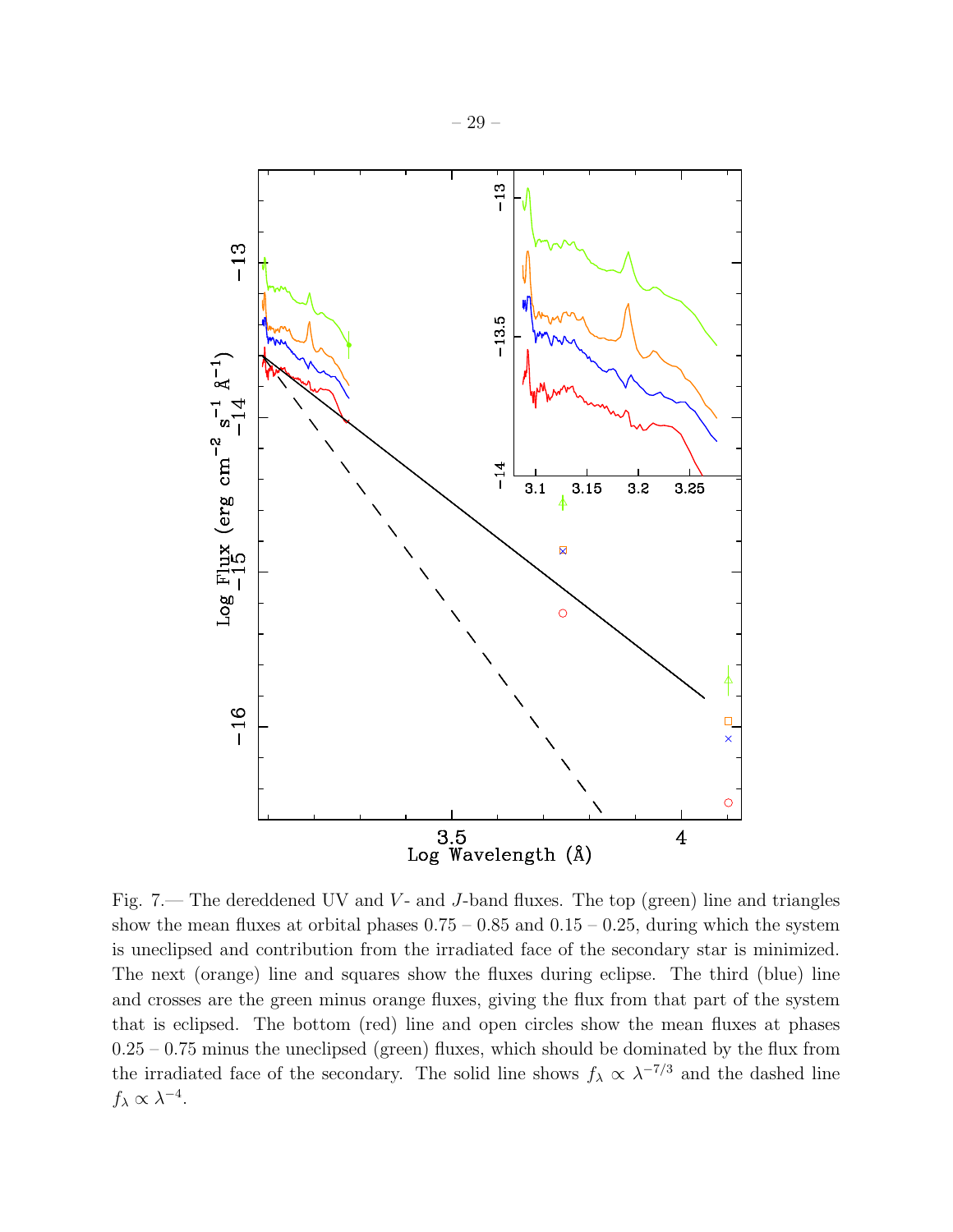

<span id="page-30-0"></span>Fig. 8.— The solid circles show the co-added and binned UV eclipse light curve of 4U 1822– 371 normalized to 1.0 just outside the eclipse. Left Panel: The lines are synthetic light curves for a geometrically-flat disk with a flat temperature distribution  $(T \propto r^{-0.1})$  and for an orbital inclination of 81°. The solid and dashed lines are the light curves for disks with  $r_{\text{disk}}/a = 0.45$ and 0.30 respectively; both have been normalized to emphasize the eclipse shape. The disk in 4U 1822–371 must be large,  $r_{disk}/a \approx 0.40$ , with its precise radius depending on the orbital inclination and other disk properties. Right Panel: The dashed line is the eclipse light curve for a geometrically-flat disk with an  $\alpha$ -model temperature distribution  $(T \propto r^{-3/4})$  and a surface temperature of 20,000 K at the maximum radius, but 2,000 K at the outer edge. The solid line is the synthetic light curve for a disk with the same surface temperature at its maximum radius but a nearly flat temperature distribution  $(T \propto r^{-0.1})$ . The synthetic light curves have been normalized to emphasize the shape of the eclipses. The  $\alpha$ -model disk produces an eclipse that is much too narrow to fit the observed eclipse.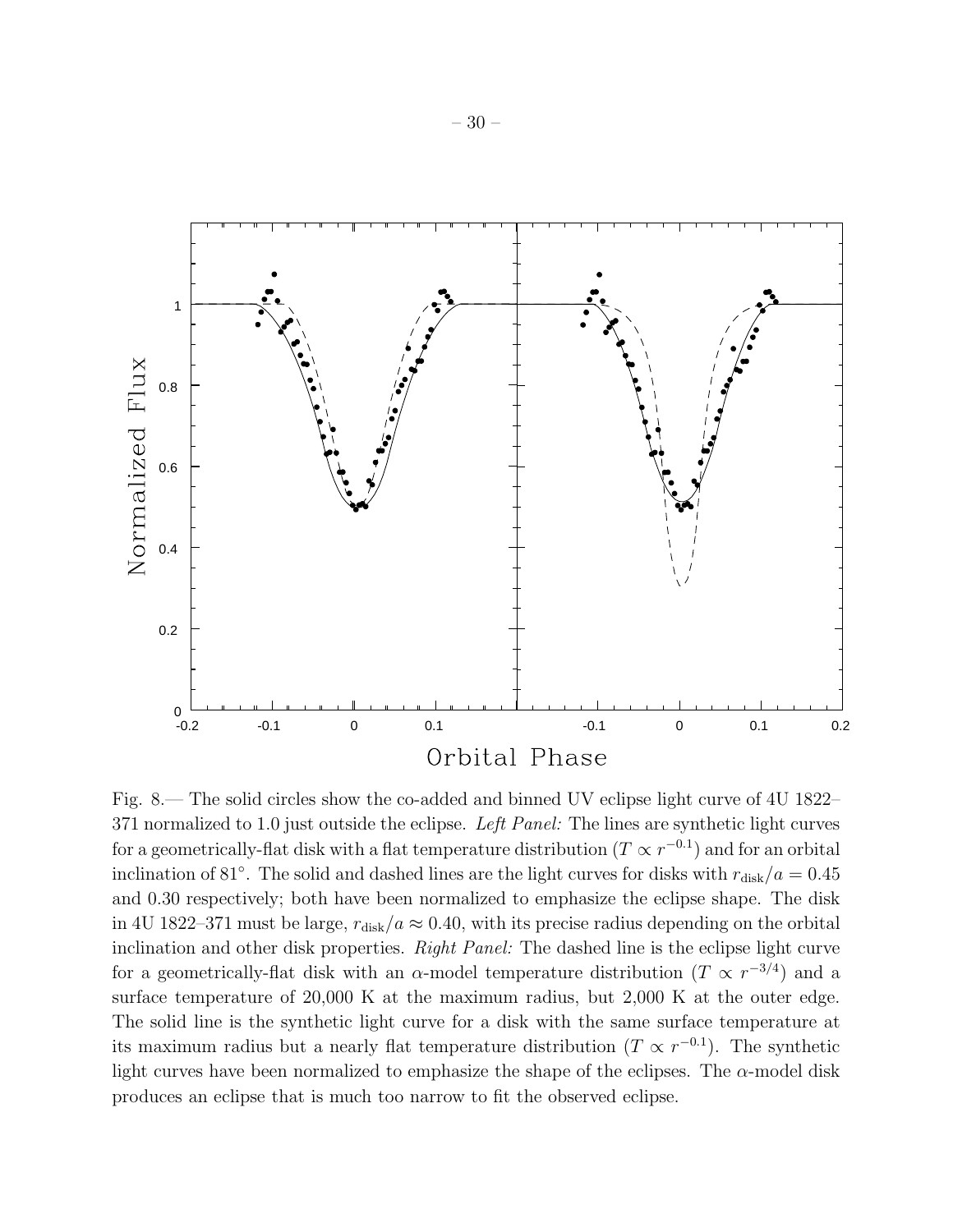

<span id="page-31-0"></span>Fig. 9.— The solid circles in all three panels show the co-added and binned UV eclipse light curve of 4U 1822–371 normalized to 1.0 just outside the eclipse. The solid line in each panel is a synthetic light curve fitted to the observed eclipse. Although the synthetic light curves fit the data well, they are all fatally flawed. The central regions of the disk are unobscured, so the models must have a flat temperature distribution, thus failing to avoid the very problem they were contrived to solve. The neutron star is also visible, disagreeing with X-ray observations. **Top Panel:** The synthetic light curve for a thin-disk tall-rim model. The orbital inclination of the model is 81<sup>°</sup>, the disk radius is  $r_{\text{disk}}/a = 0.44$ , and the rim height height is  $h_{\text{rim}}/a = 0.056$ . **Middle Panel:** The synthetic light curve for a concave flared disk. The orbital inclination of the model is 78<sup>°</sup>,  $a_{max}/a = 0.43$ ,  $H_{edge}/a = 0.060$ , and  $H_{pow} = 2.0$  (see equation [2\)](#page-14-0). **Bottom Panel:** The synthetic light curve for a concave, flared, irradiated disk. The orbital inclination of the model is 81<sup>°</sup>,  $a_{max}/a = 0.45$ ,  $H_{edge}/a = 0.060$ , and  $H_{pow} = 2.0$ . The disk is irradiated by flux from the neutron star.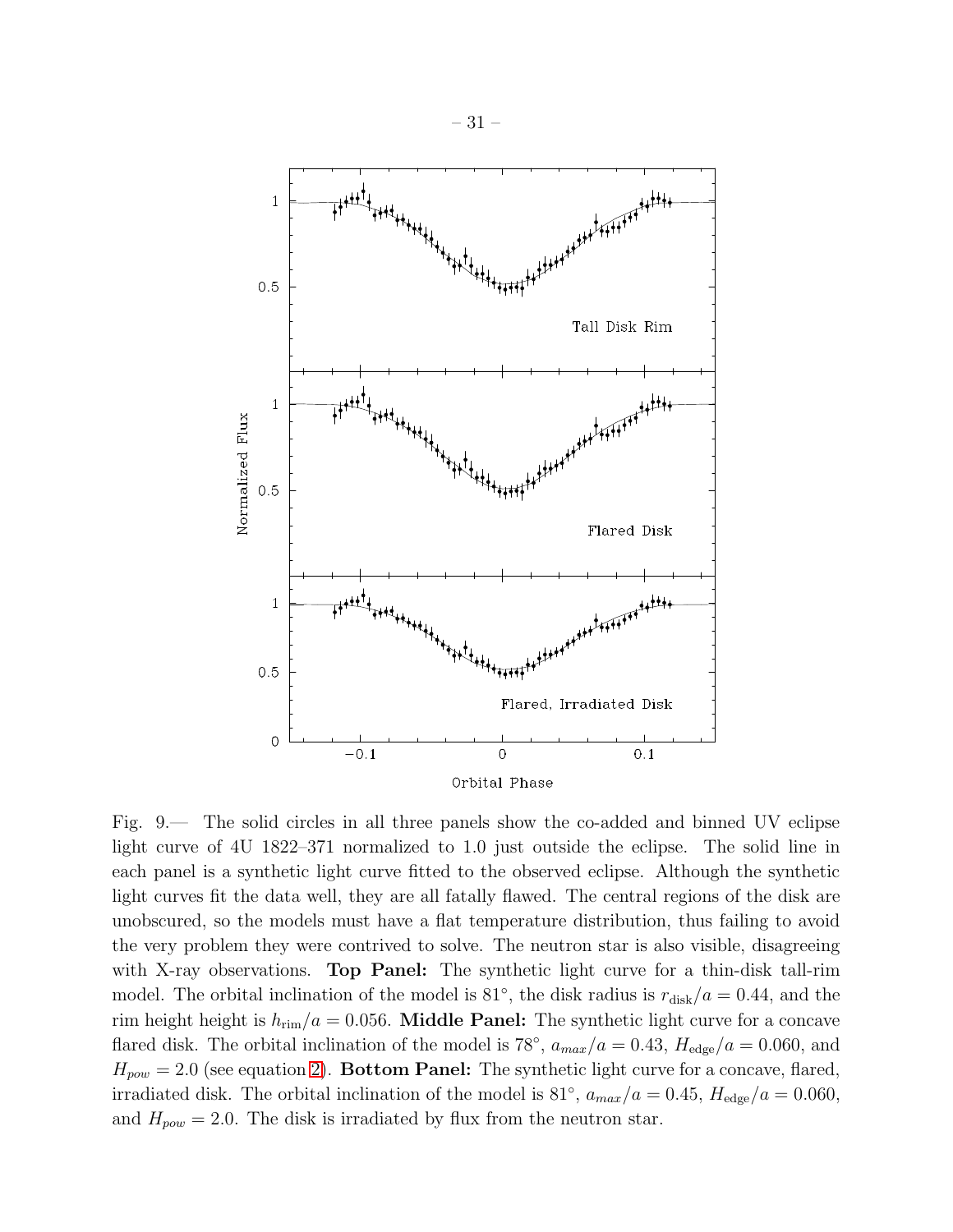

Orbital Phase

<span id="page-32-0"></span>Fig. 10.— The solid circles show the observed UV eclipse light curve of 4U 1822–371. The solid line is a synthetic light curve fitted to the data. The model from which the light curve was calculated has an orbital inclination of  $83.5^{\circ}$ , a concave flared disk with radius  $r_{\text{disk}}/a = 0.43$  and an edge height  $H_{\text{edge}}/r_{\text{disk}} = 0.07$ . The disk is covered by an opaque torus with midpoint at  $a_0 = 0.53r_{disk}$ , maximum height of  $0.56r_{disk}$ , and width of  $0.56r_{disk}$ , so that the inner wall of the torus extends in to  $0.26r_{\rm disk}$  and the outer wall out to  $0.81r_{\rm disk}$ . The torus blocks flux from the neutron star and from the disk out to  $0.81r_{\rm disk}$ , and the edge of the flared disk blocks flux from most of the rest of the disk.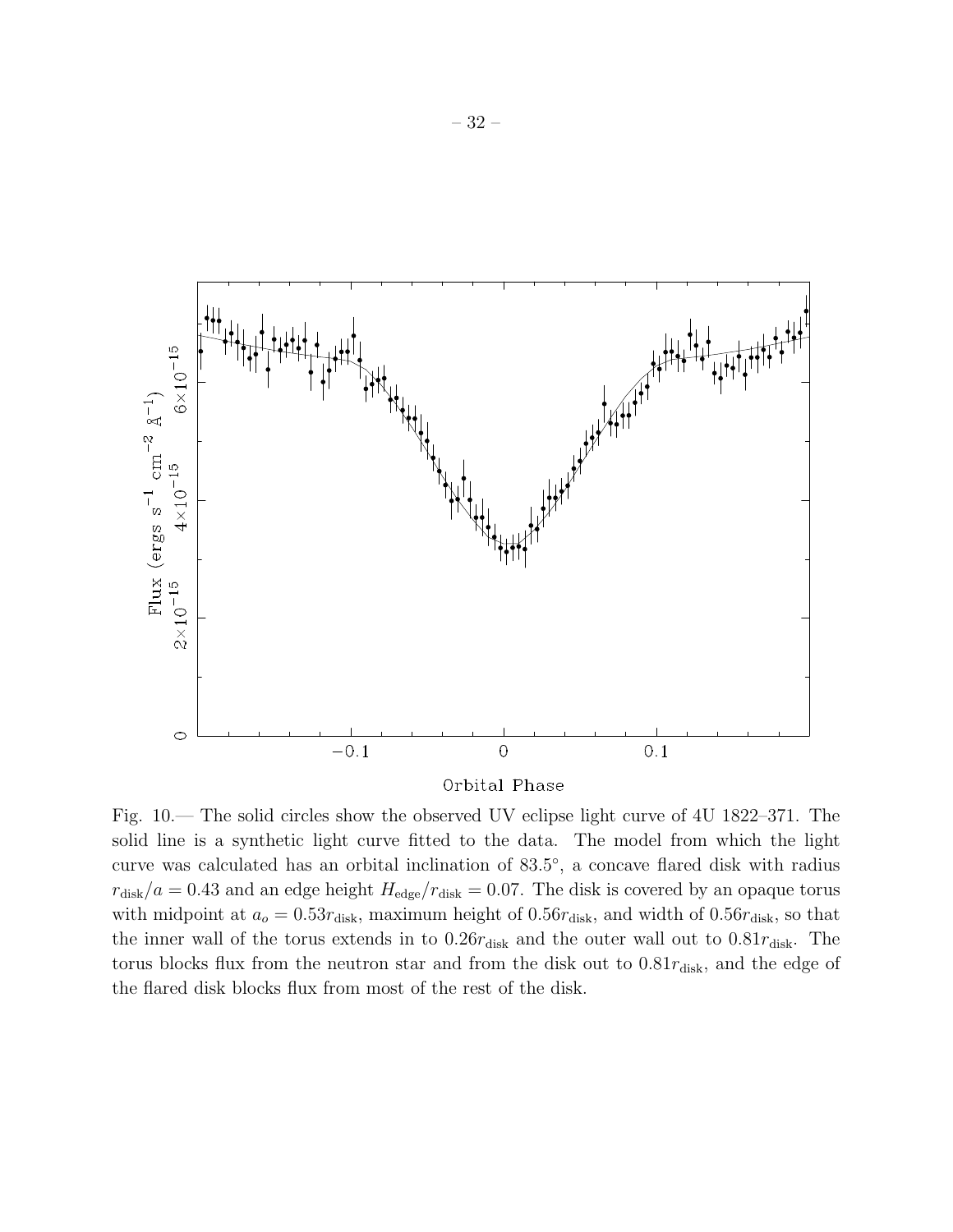

<span id="page-33-0"></span>Fig.  $11$ .— The best fitting UV,  $V$ , and  $J$  light curves with the best fitting model in Table [2.](#page-36-0) This model includes an optically thick torus.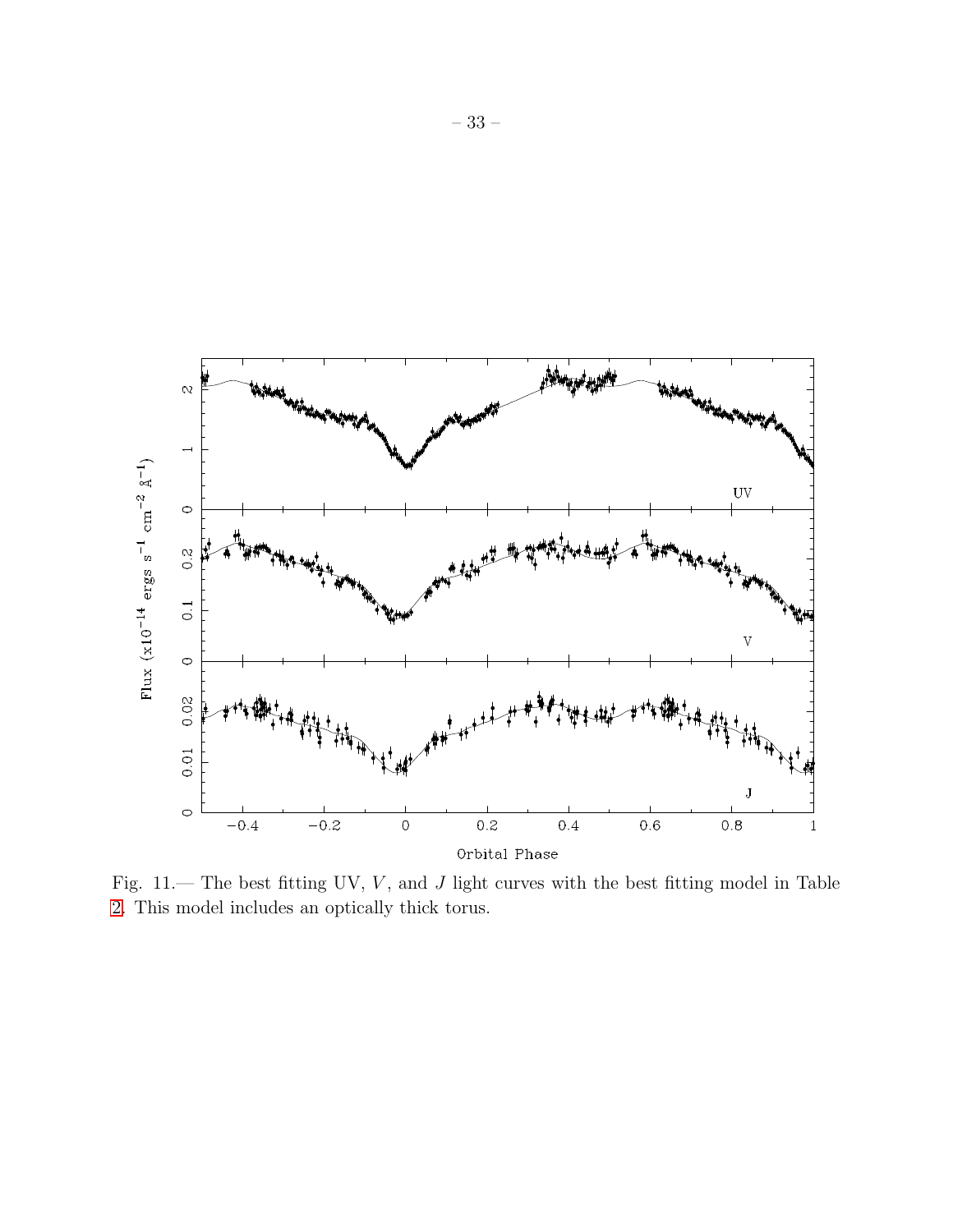

<span id="page-34-0"></span>Fig. 12.— The variation in disk rim height with azimuthal disk angle. An angle of  $0°$  is away from the star, rotating opposite the direction of orbital motion, making  $180^{\circ}$  the radius in the disk connecting the NS and secondary star. The rim height is in terms of disk radius and is the height added to the very thin  $(0.002r_{\text{disk}})$  disk.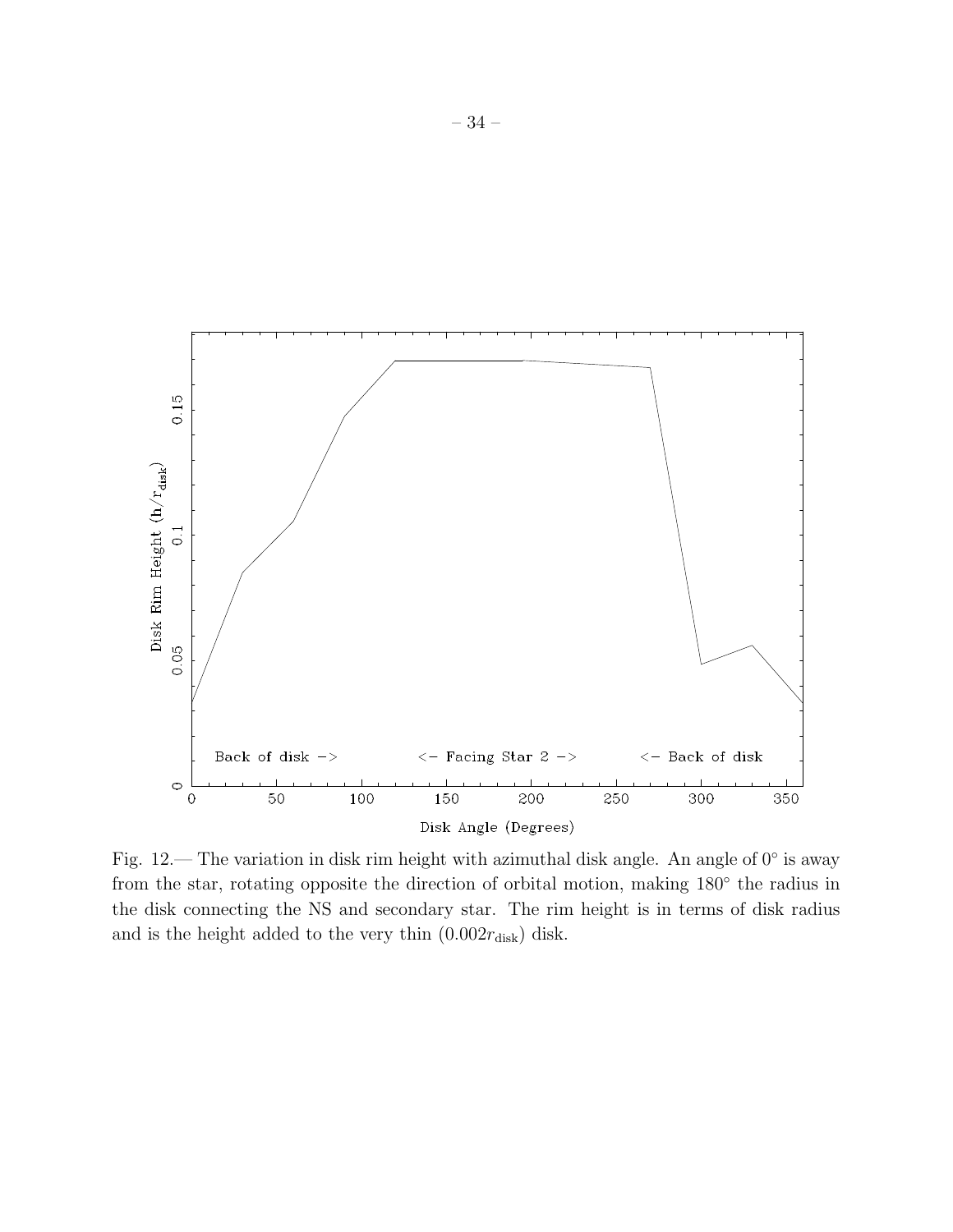<span id="page-35-0"></span>

| quadratic reast squares in to the ephemeris. |                     |                |                       |  |
|----------------------------------------------|---------------------|----------------|-----------------------|--|
| Eclipse Time (HJD)                           | Error in $T_{\min}$ | Ref.           | ${\cal O} - {\cal C}$ |  |
| 2444044.8450                                 | 0.0060              | $\mathbf{1}$   | $-0.0207$             |  |
| 2444090.1140                                 | 0.0080              | $\mathbf{1}$   | $-0.0128$             |  |
| 2444101.0280                                 | 0.0080              | $\mathbf{1}$   | $-0.0079$             |  |
| 2444105.6650                                 | 0.0060              | $\mathbf{1}$   | $-0.0131$             |  |
| 2444106.5970                                 | 0.0060              | $\mathbf{1}$   | $-0.0095$             |  |
| 2444137.9350                                 | 0.0100              | $\mathbf{1}$   | $-0.0062$             |  |
| 2444411.1320                                 | 0.0080              | $\overline{2}$ | $-0.0007$             |  |
| 2444412.0580                                 | 0.0080              | $\overline{2}$ | $-0.0031$             |  |
| 2444664.8120                                 | 0.0080              | 3              | $-0.0152$             |  |
| 2444783.8940                                 | 0.0060              | $\overline{2}$ | $-0.0048$             |  |
| 2445579.5650                                 | 0.0030              | $\overline{4}$ | $-0.0019$             |  |
| 2445580.7250                                 | 0.0030              | $\overline{4}$ | $-0.0025$             |  |
| 2445615.3115                                 | 0.0020              | 4              | $-0.0002$             |  |
| 2445937.7110                                 | 0.0021              | $\overline{4}$ | 0.0004                |  |
| 2446234.5787                                 | 0.0018              | 4              | 0.0010                |  |
| 2447296.4798                                 | 0.0010              | $\overline{4}$ | 0.0040                |  |
| 2447379.3410                                 | 0.0010              | $\overline{4}$ | 0.0022                |  |
| 2447999.7674                                 | 0.0039              | 5              | 0.0011                |  |
| 2449163.0960                                 | 0.0028              | 6              | $-0.0020$             |  |
| 2449164.0237                                 | 0.0028              | 6              | $-0.0027$             |  |
| 2449164.2542                                 | 0.0028              | 6              | $-0.0043$             |  |
| 2449165.1852                                 | 0.0028              | 6              | $-0.0018$             |  |
| 2449166.1190                                 | 0.0028              | 6              | 0.0036                |  |
| 2450250.5308                                 | 0.0008              | $\overline{7}$ | $-0.0003$             |  |
| 2450250.7626                                 | 0.0008              | $\overline{7}$ | $-0.0006$             |  |
| 2450252.6196                                 | 0.0008              | $\overline{7}$ | $-0.0004$             |  |
| 2451264.8446                                 | 0.0035              | 5              | $-0.0060$             |  |
| 2451373.7094                                 | 0.0008              | 7              | $-0.0007$             |  |
| 2451756.4577                                 | 0.0012              | $\overline{7}$ | $-0.0016$             |  |
| 2451782.4542                                 | 0.0012              | 7              | $-0.0015$             |  |
| 2452089.7692                                 | 0.0008              | 7              | $-0.0001$             |  |
| 2453618.6767                                 | 0.0050              | 8              | $-0.0023$             |  |
| 2453828.9720                                 | 0.0010              | 8              | 0.0010                |  |
| 2453830.8299                                 | 0.0010              | 8              | 0.0020                |  |
| 2453932.7201                                 | 0.0040              | 8              | $-0.0042$             |  |

Table 1: Times of  $T_{\min}$  and O-C values as calculated using a quadratic least squares fit to the ephemeris.

<sup>(1)</sup> [Mason et al. \(1980](#page-22-0)), (2) [Mason et al. \(1982\)](#page-22-1), (3) [Cowley et al. \(1982\)](#page-20-1), (4) [Hellier & Mason \(1989](#page-21-6)),

<sup>(5)</sup> [Cowley et al. \(2003](#page-20-2)), (6) [Harlaftis et al. \(1997\)](#page-21-2), (7) [Baptista et al. \(2002](#page-20-4)), (8) This paper